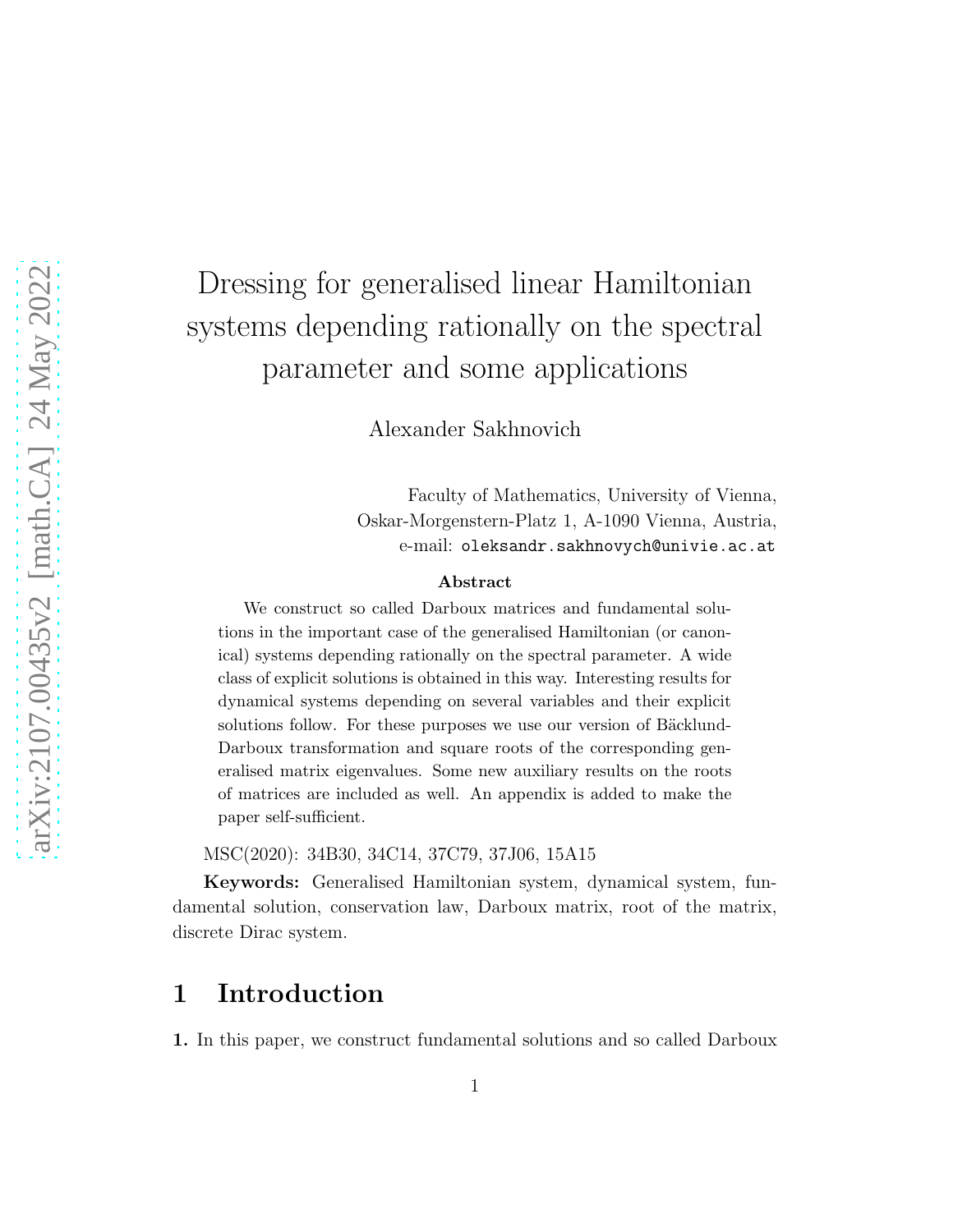matrices for generalised Hamiltonian (canonical) systems depending rationally on the spectral parameter:

$$
y'(x, z) = \mathbf{i} \sum_{k=1}^{r} (z - c_k)^{-1} j \beta_k(x)^* \beta_k(x) y(x, z) \quad (y(x, z) \in \mathbb{C}^m); \tag{1.1}
$$

$$
j = \begin{bmatrix} I_{m_1} & 0 \\ 0 & -I_{m_2} \end{bmatrix}, \ \beta_k(x) \in \mathbb{C}^{p \times m} \quad (p \le m), \ c_k \in \mathbb{R}; \ m_1, m_2 \in \mathbb{N}_0, \quad (1.2)
$$

$$
\mathbb{N}_0 = \mathbb{N} \cup \{0\}, \quad m_1 + m_2 = m > 0. \tag{1.3}
$$

Here, i is the imaginary unit ( $i^2 = -1$ ), the  $m \times m$  Hamiltonians  $H_k(x) =$  $\beta_k(x)^*\beta_k(x)$  are locally summable,  $c_i \neq c_k$  for  $i \neq k$ , R stands for the real axis, C stands for the complex plane, N stands for the set of positive integers,  $I_n$  denotes the  $n \times n$  identity matrix, the class of  $p \times m$  matrices with complexvalued entries is denoted by  $\mathbb{C}^{p \times m}$ , and  $\mathbb{C}^p = \mathbb{C}^{p \times 1}$ . We note that  $j = I_m$  if  $m_2 = 0$  and  $j = -I_m$  if  $m_1 = 0$ .

The obtained results on systems (1.1) are used in order to construct solutions of the dynamical systems

$$
\frac{\partial \psi}{\partial x} = i \sum_{k=1}^{r} j H_k(x) \frac{\partial \psi}{\partial \zeta_k}.
$$
\n(1.4)

When  $r = 1$  and  $H_1(x)$  is invertible, system (1.4) is equivalent to the important dynamical canonical system studied, for instance, in [32,43]. Thus, this paper is a substantial development and generalisation of the work [43]. The so called transformed Hamiltonians  $H_k$  treated here preserve the property which the Hamiltonian in [43] possessed. Namely, the matrices  $jH_k(x)$  are linear similar to  $jH_k(x)$ . (This property is essential for the research on the  $C_0$ -semigroups related to dynamical canonical systems [32, 43].)

Symmetries and conservation laws are important in the study of the dynamical systems (see, e.g.,  $[5, 6, 10, 31]$  and references therein). The expression for energy from [43, Proposition 3.1] is not valid for system (1.4) but an interesting conservation law is presented in Proposition 4.4.

2. In order to construct fundamental solutions and Darboux matrices for systems  $(1.1)$ , we use our GBDT (generalised Bäcklund-Darboux transformation) approach and square roots of generalised matrix eigenvalues. The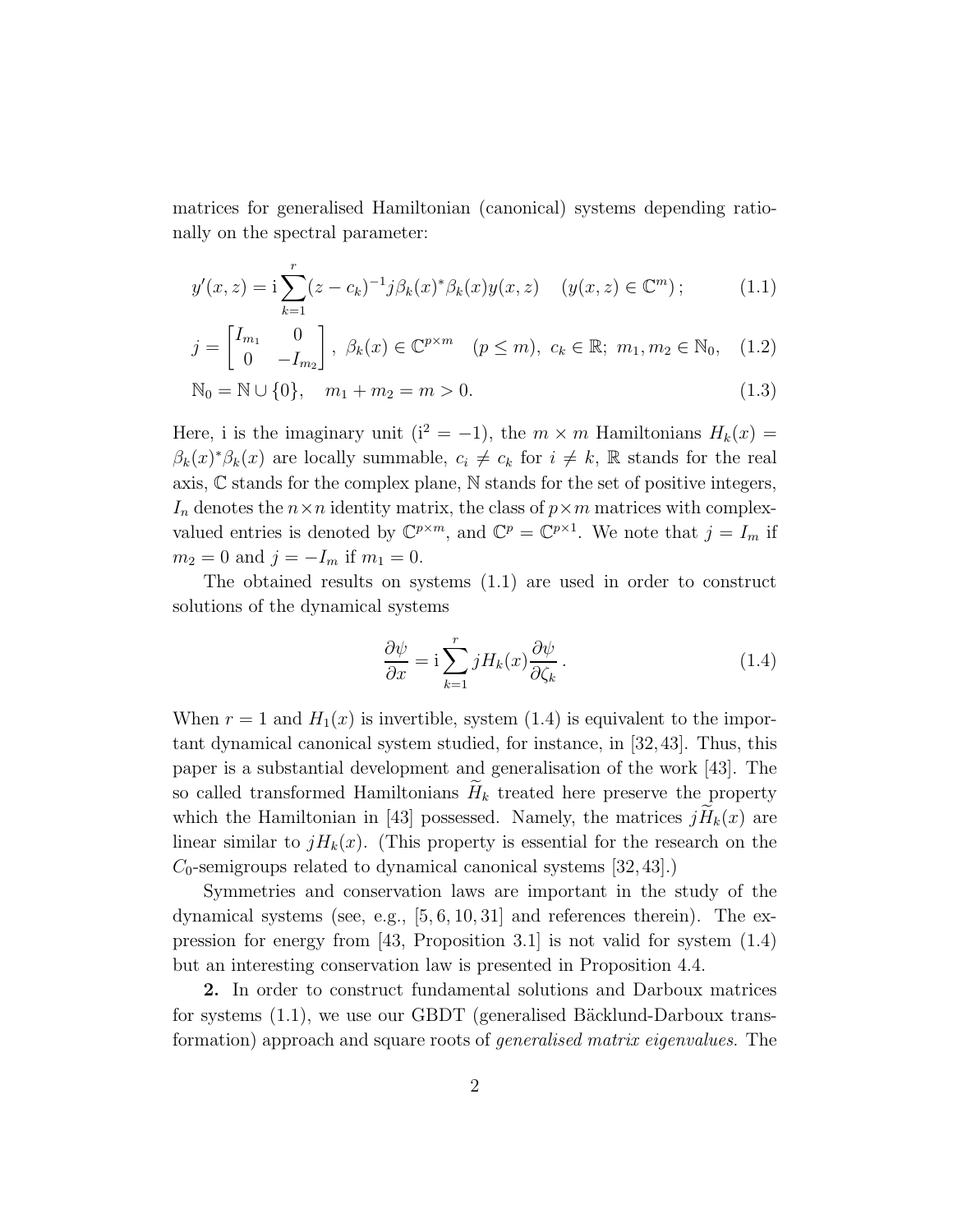case  $r = 2$ ,  $p = 1$  and  $j = I_2$  was studied earlier in [37]. Here, we greatly generalise the corresponding results from [37].

Dressing procedure (also called Bäcklund-Darboux transformation or commutation method) is a fruitful tool in the study of linear and nonlinear differential equations (see  $[3, 13, 23, 24, 26, 29, 35, 36, 39, 54]$  and numerous references therein). For the recent applications and references see, for instance, [7, 9, 21, 28, 43, 46]. Dressing procedure may be considered as an important part of the general symmetry theory [40, 41]. GBDT version of Bäcklund-Darboux transformation (with generalised matrix eigenvalues) was actively developed starting from our work [42] (see further references in  $[3, 17, 33, 34, 44–46, 48]$ .

The notion of Darboux matrix (matrix function) may be explained in the following way. Given some initial linear system  $y'(x, z) = G(x, z)y(x, z)$  $(y' := \frac{d}{dx}y)$  and a transformed (via Bäcklund-Darboux transformation) system  $\widetilde{y}'(x, z) = \widetilde{G}(x, z)\widetilde{y}(x, z)$ , the corresponding Darboux matrix is a nondegenerate matrix function  $W(x, z)$  satisfying equation

$$
W'(x, z) = \widetilde{G}(x, z)W(x, z) - W(x, z)G(x, z).
$$
\n(1.5)

It is easy to see that the product  $\widetilde{w}(x, z) = W(x, z)w(x, z)$ , where  $w(x, z)$ is a fundamental solution of the initial system  $y'(x, z) = G(x, z)y(x, z)$ , is a fundamental solution of the transformed system  $\widetilde{y}'(x, z) = \widetilde{G}(x, z)\widetilde{y}(x, z)$ . If  $G(x, z)$  has some simple form so that  $w(x, z)$  and Darboux matrix  $W(x, z)$  are known explicitly, then the fundamental solution  $\tilde{w}(x, z)$  of the transformed system is also known explicitly.

**3.** In Section 3, we construct GBDT for system  $(1.1)$ ,  $(1.2)$ . If  $r = 1$ and  $m_1 = m_2$ , system (1.1) is equivalent to the classical canonical system (see various references and results on canonical systems in [11, 27, 48, 50]). L. de Branges and M.G. Krein obtained some fundamental results for the case of canonical systems where  $m = 2$  (see, e.g., [11, 27]). The spectral theory of canonical systems, where  $m > 2$ , is no less important but essentially more complicated (see, e.g.,  $[1, 12, 45, 48, 50, 52]$  and references therein). In Section 3 we deal with the case of an arbitrary  $m \in \mathbb{N}$ .

In the classical works and classical problems, there is a linear dependence on the spectral parameter (see also some recent papers, for instance,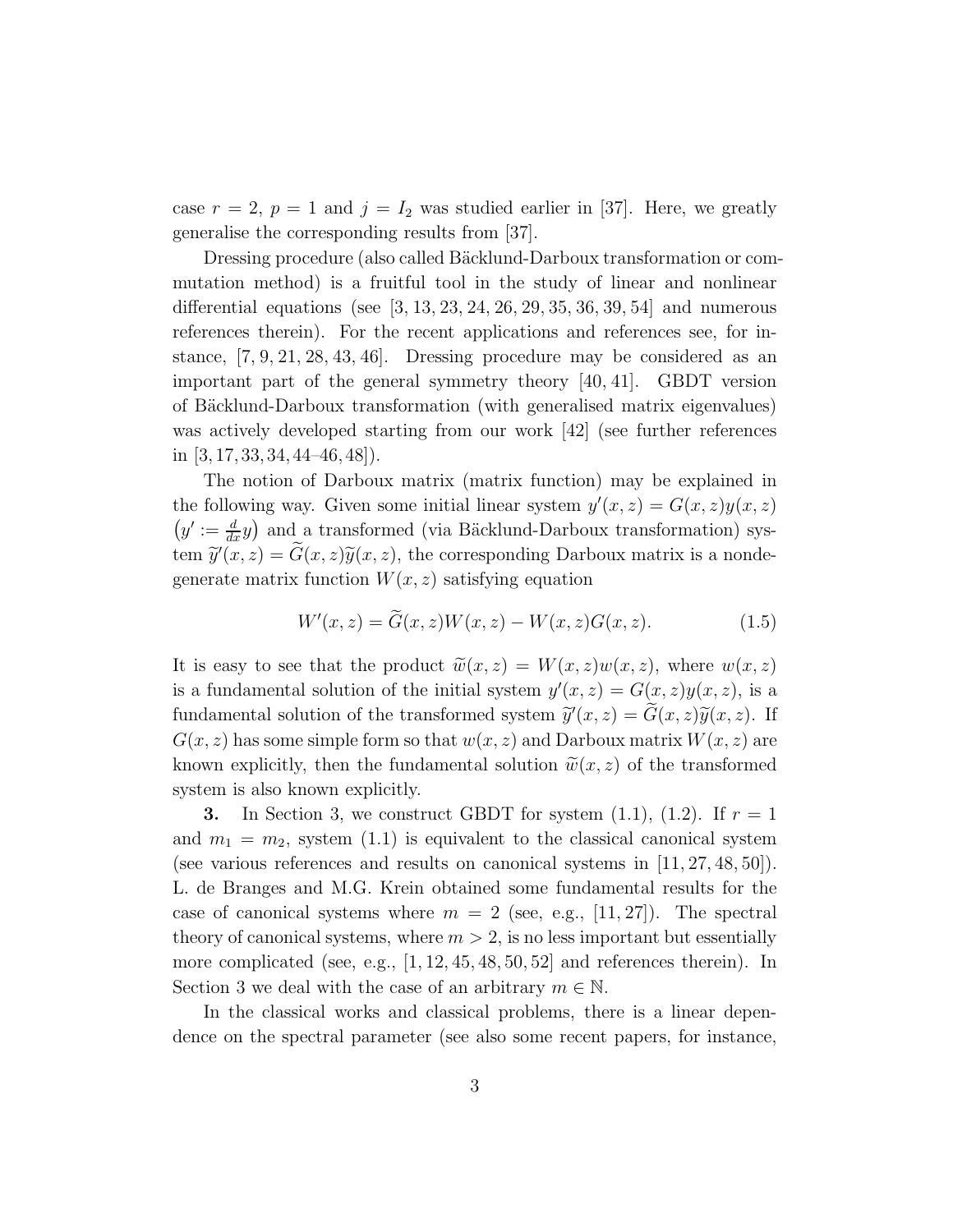[1, 25, 55]). The case of the more complicated (including nonlinear) dependence on the spectral parameter  $z$  is of essential interest and was studied, for instance, in [16, 19, 30, 37, 38, 56]. Various other examples include auxiliary linear systems for integrable nonlinear equations. (See, e.g., [37] on the connection of the system (1.1), where  $r = m = 2$  and  $p = 1$ , with the sine-Gordon equation.)

4. Further in Section 3, we study important cases, where Darboux matrices and fundamental solutions may be constructed explicitly. The recovery of the generalised eigenfunction  $\Pi(x)$ , that is, solving of the matrix differential equation (3.5) is the main part of the explicit construction of the Darboux matrices and fundamental solutions. We express this generalised eigenfunction in terms of the square root of the matrix eigenvalue (see Proposition 3.5). In this way, a much wider class of generalised eigenfunctions and explicit solutions (than in [43]) is constructed even for  $r = 1$ .

Matrix roots (especially, square roots of matrices) are actively studied and find various applications during more than one and half centuries (see the paper [2] from the year 1858). In particular, structured roots of structured matrices and constructive procedures to obtain these roots are of interest. Among important works on this topic one could mention [8,20,53]. See also interesting recent works  $[4, 22]$  and references therein. In the next section "Preliminaries", we recall the construction of the matrix roots. Moreover, we modify this construction so that the roots possess certain commutation properties which are required in several GBDT cases [44–46].

5. In Section 4, we apply the results of Section 3 in order to construct solutions of the dynamical systems (1.4) and study some of their properties.

Appendix A is dedicated to the general GBDT results from [48] (see Theorem A.1) and to Corollary A.2 (for symmetric S-nodes), which we use in Section 3.

Appendix B deals with another important application of matrix roots, that is, an application to discrete Dirac systems and Verblunsky-type coefficients (see [47] and references therein).

*Notations.* Many notations were explained above. The notation  $\sigma(A)$ stands for the spectrum of the matrix  $A$ ,  $A^*$  stands for the conjugate transpose of A, and the matrix inequality  $S > 0$  ( $S \ge 0$ ) means that the eigenval-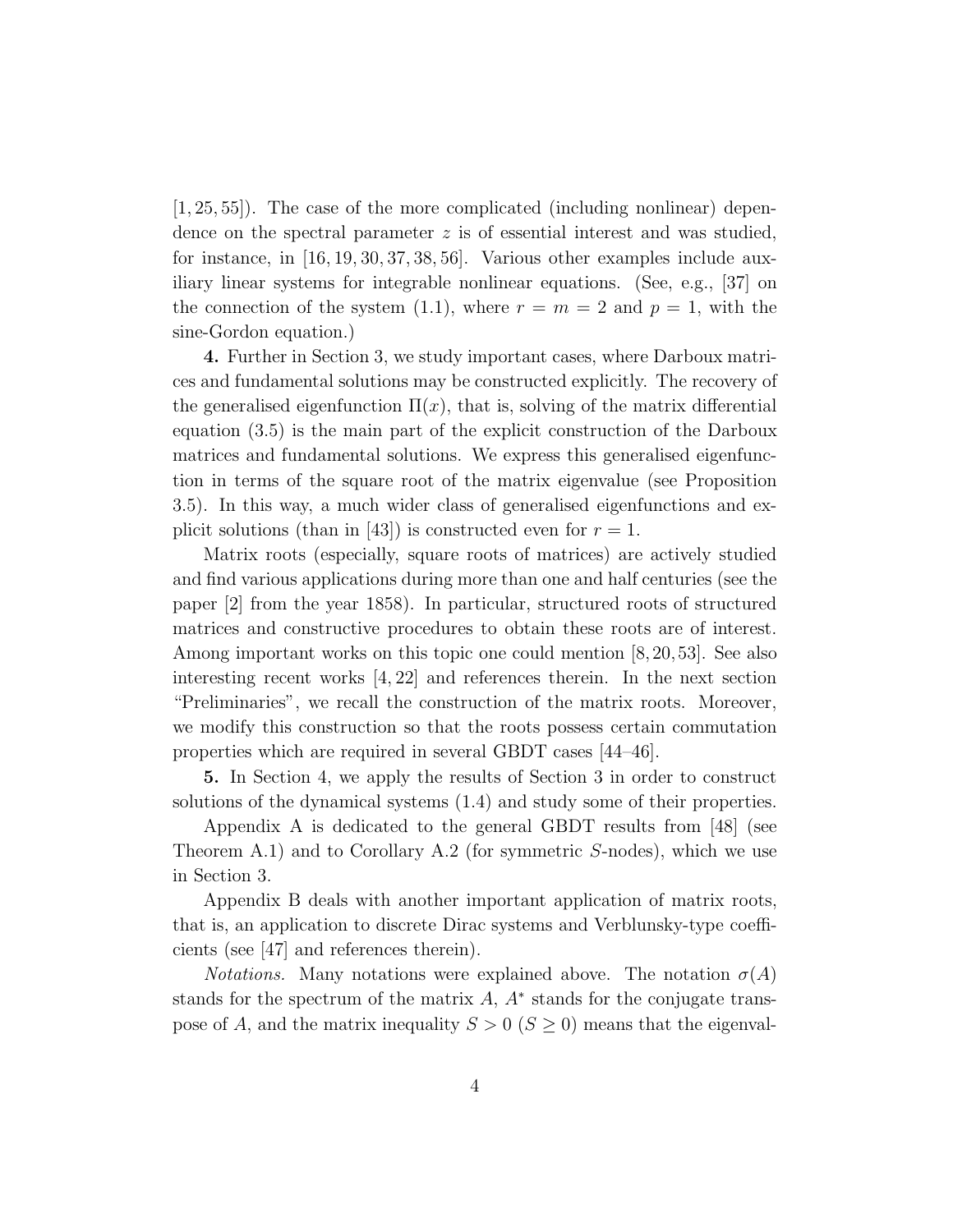ues of the matrix  $S = S^*$  are positive (nonnegative). In a similar way, one interprets the inequalities  $S < 0$  and  $S \leq 0$ . The notation diag $\{A_1, A_2, \ldots, A_s\}$ means diagonal matrix with the entries (or blocks)  $A_1, A_2, \ldots$  on the main diagonal.

# 2 Preliminaries

1. An  $\ell$ -th root  $Q$  ( $\ell > 1$ ,  $\ell \in \mathbb{N}$ ) of some invertible  $n \times n$  matrix A is of interest in many applications. (Such roots are constructed, e.g., in §6 of [20, Chapter VIII]). If one takes a root of  $f(A)$  instead of A, it is natural to assume that A and Q still commute (see, e.g., [46, Proposition 3.1] where such commutation is required). In order to achieve the equality  $AQ = QA$ in this case, the construction in [20, Chapter VIII, §6] should be slightly modified. Namely, one should consider the matrices of the form

$$
F = \mu I_p + T \quad (\mu \neq 0, \quad T \in \mathcal{NT}), \tag{2.1}
$$

where  $\mathcal{NT}$  is the class of upper triangular nilpotent Toeplitz matrices, while Jordan cells are dealt with in [20]. Clearly,  $p \times p$  matrix  $T \in \mathcal{NT}$  admits representation

$$
T = \sum_{i=1}^{p-1} t_i \mathcal{S}_i,
$$
\n
$$
(2.2)
$$

where  $S_i$  are shift matrices:

$$
S_i := \{ \delta_{k-r+i} \}_{k,r=1}^p \quad (i > 0), \quad S_i S_k = S_{i+k}, \tag{2.3}
$$

 $\delta_s$  is Kronecker delta, and  $S_i = 0$  for  $i \geq p$ . It is known (and follows immediately from  $S_iS_k = S_{i+k}$ ) that the matrices from  $\mathcal{NT}$  commute.

Considering the branch of  $h(\lambda) = (\lambda + \mu)^{1/\ell}$  (for small  $\lambda$ ) near one of the roots  $\mu^{1/\ell}$  and taking the partial sum of the first p terms of the Taylor expansion of  $(\lambda + \mu)^{1/\ell}$  at  $\lambda = 0$ , we set

$$
g(\lambda) = \mu^{1/\ell} + \frac{1}{\ell} \mu^{\left(\frac{1}{\ell} - 1\right)} \lambda + \frac{1}{\ell} \left(\frac{1}{\ell} - 1\right) \mu^{\left(\frac{1}{\ell} - 2\right)} \frac{\lambda^2}{2} + \dots + \frac{1}{\ell} \left(\frac{1}{\ell} - 1\right) \dots \left(\frac{1}{\ell} - p + 2\right) \mu^{\left(\frac{1}{\ell} - p + 1\right)} \frac{\lambda^{p-1}}{(p-1)!}.
$$
 (2.4)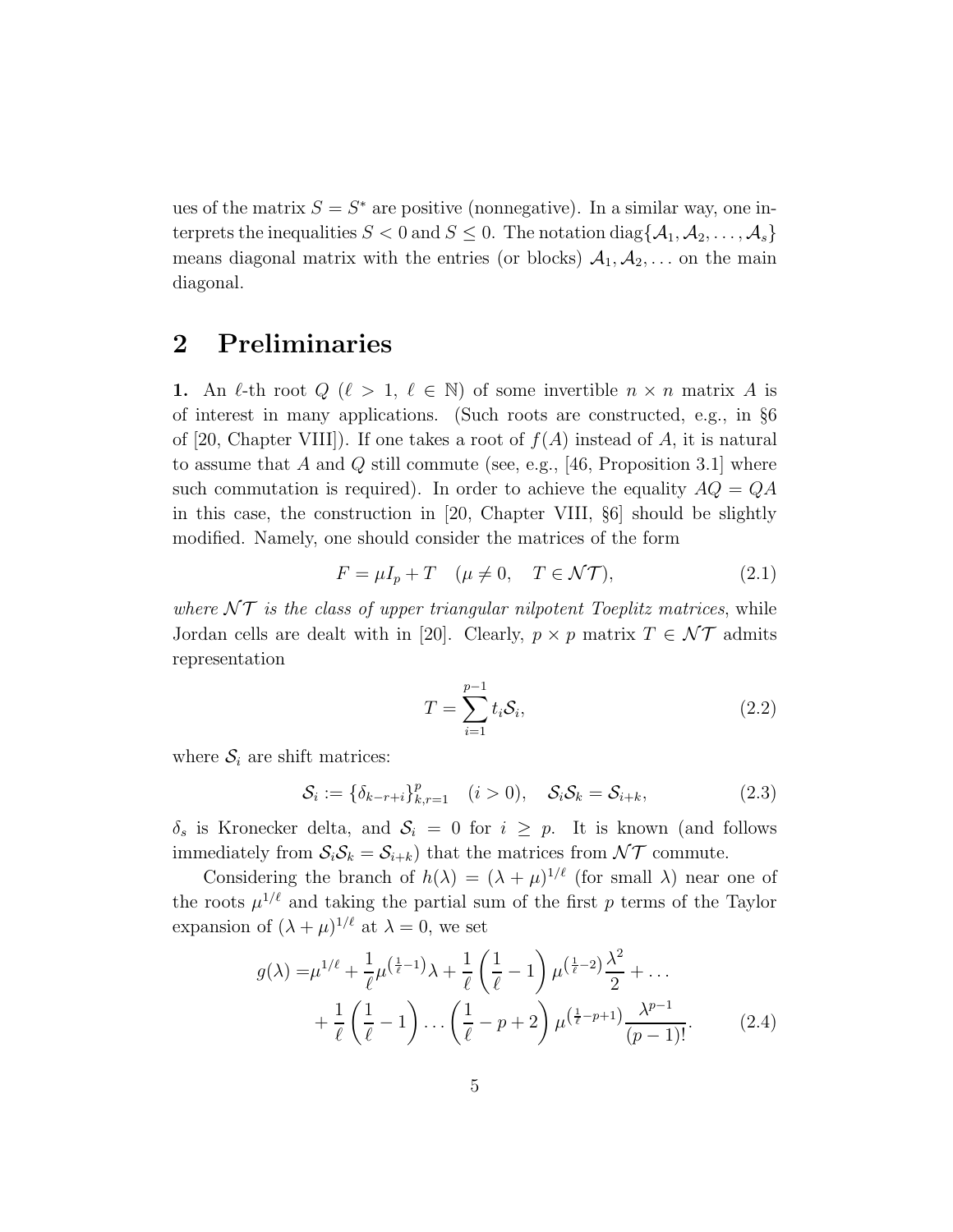Then, we have  $g(\lambda)^{\ell} = \mu + \lambda + O(\lambda^p)$  for  $\lambda \to 0$ . Thus,  $g(\lambda)^{\ell}$  and  $\mu + \lambda$ *coincide on the spectrum of* T (in the terminology of [20, Chapter V,  $\S1$ ]), and so

$$
g(T)^{\ell} = \mu I_p + T = F. \tag{2.5}
$$

Let the minimal polynomial of a matrix A have the form  $\prod_{i=1}^{s} (\lambda - \lambda_i)^{p_i}$ . Recall that  $g(\lambda)$  is determined on the spectrum of this matrix A (i.e.,  $g(A)$ ) exists) if  $g(\lambda_i)$  and its derivatives up to  $g^{(p_i)}(\lambda_i)$  exist in the points  $\lambda_i$  $(1 \leq i \leq s)$  of the spectrum of A.

**2.** Given some  $n \times n$  matrix A (det  $A \neq 0$ ), we consider its representation

$$
A = uA_{\mathcal{J}}u^{-1}, \quad A_{\mathcal{J}} = \text{diag}\{\mathcal{A}_1, \mathcal{A}_2, \dots, \mathcal{A}_s\}, \quad \mathcal{A}_i = \mu_i I + \mathcal{S}_1,\tag{2.6}
$$

where  $A_{\mathcal{J}}$  is a Jordan normal form of A,  $A_i$  are Jordan cells (of order  $p_i$ ), I and  $S_1$  have the same order  $p_i$  as  $A_i$ , and I is the identity matrix. (We omit sometimes the orders of I and  $S_k$  in the notations.) We note that  $g(\lambda)$ depends, in fact, on two additional parameters:  $g(\lambda) = g(\lambda, \mu, k)$   $(0 \leq k < \ell)$ . Here, k determines the chosen root  $\mu^{1/\ell} = e^{2\pi i k/\ell} \xi_0$  and  $\xi_0$  is some arbitrarily fixed root.

The calculation of square roots Q such that  $AQ = QA$  and either  $Q^2 = (A - cI_n)^2 - |a|^2I_n$  or  $Q^2 = (A - cI_n)^2 + |a|^2I_n$  was required for the construction of Darboux matrices and explicit solutions of Dirac systems in [46, Proposition 3.1]. Similar problems appear in [45, Proposition 4.1].

**Proposition 2.1** Let Jordan normal form of the  $n \times n$  matrix A (det  $A \neq 0$ ) be given by (2.6) and let the function f be defined on the spectrum of A.

Then, the matrices Q of the form

$$
Q = u \operatorname{diag}\{\mathcal{B}_1, \mathcal{B}_2, \dots, \mathcal{B}_s\} u^{-1}, \quad \mathcal{B}_i = g\big(f(\mathcal{A}_i) - f(\mu_i)I, f(\mu_i), k_i\big), \quad (2.7)
$$

where  $k_i$  may take fixed arbitrary values between 0 and  $\ell-1$ , satisfy relations

$$
Q^{\ell} = f(A), \quad AQ = QA.
$$
\n(2.8)

Proof. It is easy to see that

$$
f(A) = u \operatorname{diag} \{ f(A_1), f(A_2), \dots, f(A_s) \} u^{-1}.
$$
 (2.9)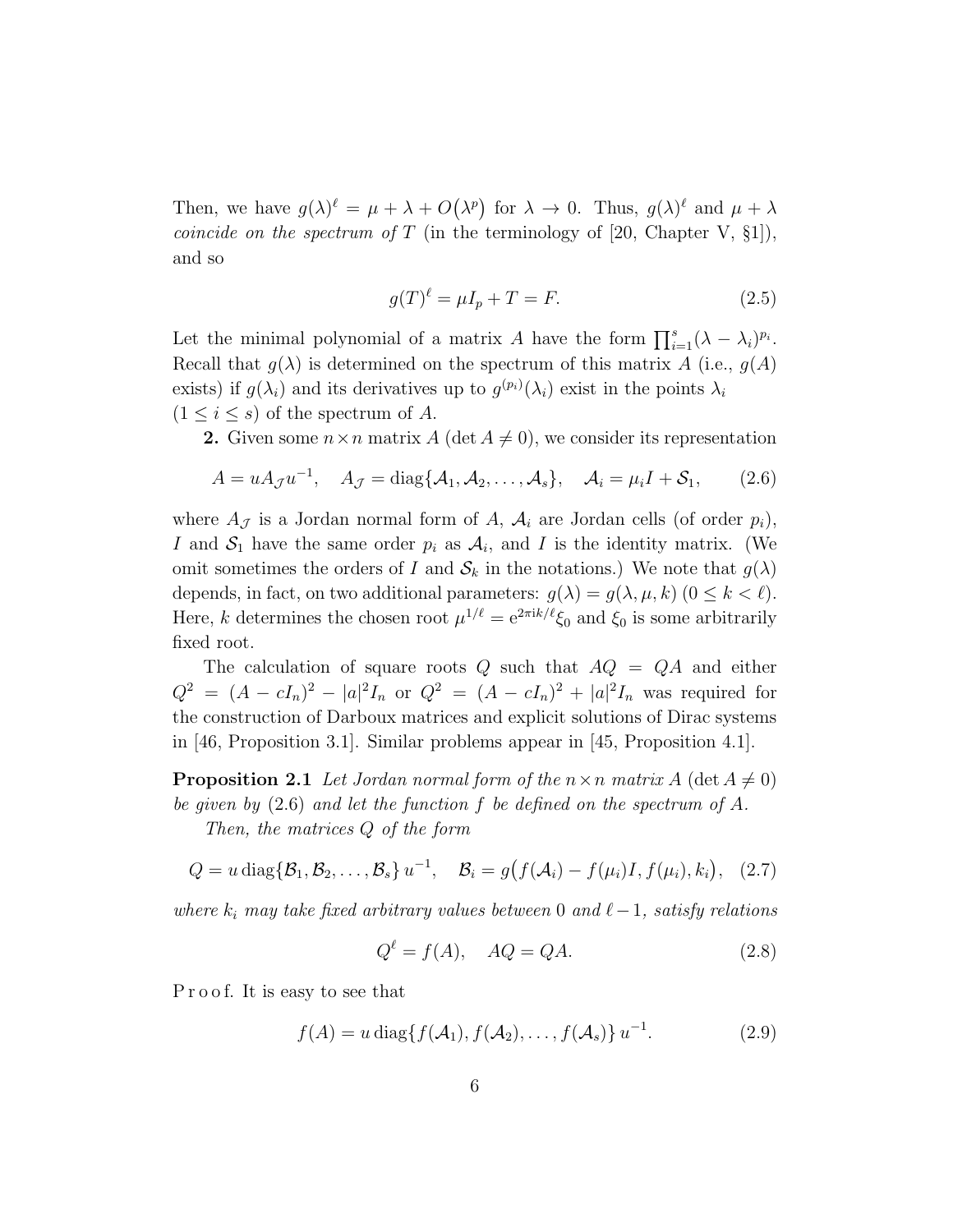Moreover, in view of the last equalities in  $(2.3)$  and  $(2.6)$  we have

$$
f(\mathcal{A}_i) - f(\mu_i)I \in \mathcal{NT}.
$$

Hence, formulas  $(2.5)$ ,  $(2.7)$  and  $(2.9)$  yield the first equality in  $(2.8)$ .

Finally, since  $\mathcal{B}_i - (f(\mu_i))^{1/\ell} I \in \mathcal{NT}$ , the last relation in (2.6) implies that  $A_i B_i = B_i A_i$  and the second equality in (2.8) follows.

**Remark 2.2** Clearly, if u and  $A_{\mathcal{J}}$  are given, the roots Q of  $f(A)$  are constructed in Proposition 2.1 explicitly.

**Remark 2.3** It follows from  $\mathcal{B}_i - (f(\mu_i))^{1/\ell}I \in \mathcal{NT}$  that different roots of  $f(A)$  constructed in Proposition 2.1 commute.

**Remark 2.4** It is easy to see that the equality  $AQ = QA$  does not necessarily hold for all the roots of  $Q^{\ell} = f(A)$  (and so not necessarily all the roots are constructed in in Proposition 2.1). For instance, setting  $n = 3$ ,  $A = I_3 + S_1$ ,  $f(\lambda) = (\lambda - 1)^2 + 4$ , and  $\ell = 2$ , we can define u and one of the roots Q as follows:

$$
u = u^{-1} = \begin{bmatrix} 1 & 0 & 0 \\ 0 & 0 & 1 \\ 0 & 1 & 0 \end{bmatrix}, \quad Q = \begin{bmatrix} 2 & 0 & 1/4 \\ 0 & -2 & 0 \\ 0 & 0 & 2 \end{bmatrix} \quad (Q^2 = (A - I_3)^2 + 4I_3).
$$
\n(2.10)

One can easily check that  $S_1Q \neq QS_1$  and so  $AQ \neq QA$ .

**3.** Another (related to  $AQ = QA$ ) commutation property is required for the explicit construction of solutions of sigma models and gravitational equations in [44]. Namely (after a change of notations for the ones used in this paper), it is required in  $[44, (B.1)$  and  $(B.2)]$  that

$$
Q(z)^{\ell} = A - zI_n, \quad Q(z_1)Q(z_2) = Q(z_2)Q(z_1) \quad (z_1, z_2 \in \mathbb{R}), \tag{2.11}
$$

where  $z, z_1, z_2 \notin \sigma(A)$  and  $\ell = 2$ .

In order to solve  $(2.11)$ , we fix u (independently of z) in the procedures to find the roots  $Q(z)$  of  $A-zI_n$  in Proposition 2.1. Then, we find the blocks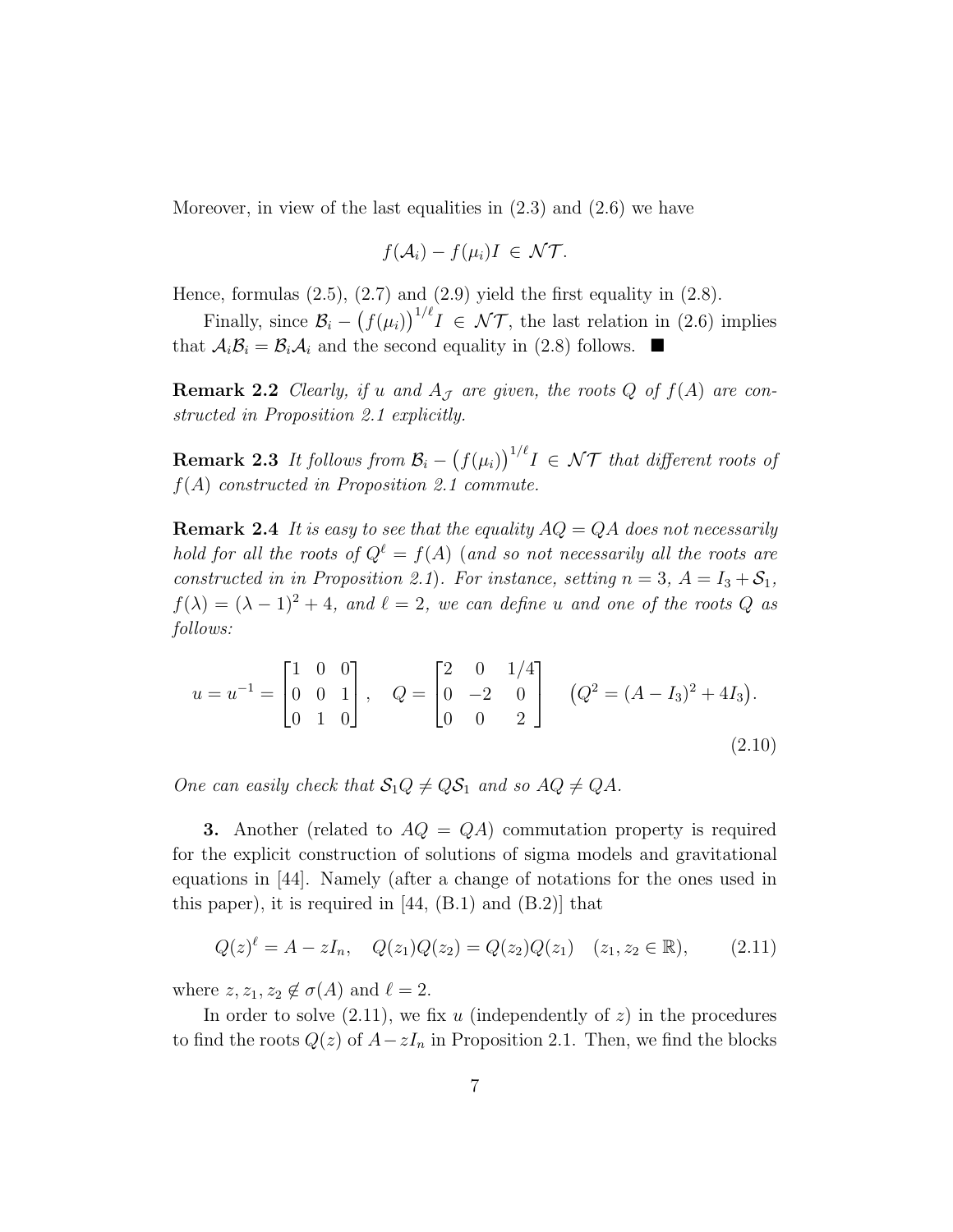$\mathcal{B}_i(z_1)$  setting  $f(\lambda) = \lambda - z_1$  and find the blocks  $\mathcal{B}_i(z_2)$  setting  $f(\lambda) = \lambda - z_2$ . The obtained blocks are upper triangular Toeplitz matrices. Thus, the second (commutation) equality in (2.11) holds. In this way, the following corollary of Proposition 2.1 is obtained.

**Corollary 2.5** Let  $\ell > 1$ ,  $\ell \in \mathbb{N}$  and assume that  $z, z_1, z_2 \notin \sigma(A)$ . Then, the roots  $Q(z)$  satisfying (2.11) are constructed using procedures from Proposition 2.1.

# 3 GBDT for generalised Hamiltonian systems

1. Recall that we consider generalised Hamiltonian systems of the form

$$
y'(x, z) = G(x, z)y(x, z), \quad G(x, z) = \mathbf{i} \sum_{k=1}^{r} (z - c_k)^{-1} j \beta_k(x)^* \beta_k(x), \quad (3.1)
$$

where (1.2) holds. Systems (3.1) are considered on some interval  $\mathcal{I}$  ( $0 \in \mathcal{I}$ ).

Given initial system of the form (3.1), we construct GBDT-transformed system, its fundamental solution and the corresponding Darboux matrix using general results on GBDT from Appendix A. For this purpose, we set  $J = j$  in (A.14) (and further in Appendix A) and fix some triple of matrices  ${A, S(0), \Pi(0)}$  such that

$$
A, S(0) \in \mathbb{C}^{n \times n}, \quad \Pi(0) \in \mathbb{C}^{n \times m}, \quad n \in \mathbb{N}, \quad c_k \notin \sigma(A) \ (1 \le k \le r), \quad (3.2)
$$

$$
AS(0) - S(0)A^* = i\Pi(0)j\Pi(0)^*, \quad S(0) = S(0)^*.
$$
(3.3)

We note that some notations here are different from Appendix A. In particular, the summation in  $(3.1)$  (from  $k = 1$  till r) is substituted by the summation from  $s = 1$  till  $\ell$  in  $(A.1)$ . Lower indices below are enumerated sometimes with commas in order to separate one index from another. Clearly, the equalities on  $q_{1,k}$  in (A.16) hold for

$$
q_{1,k} = -i j H_k(x), \quad H_k(x) := \beta_k(x)^* \beta_k(x). \tag{3.4}
$$

According to (3.1)–(3.4), the conditions of Theorem A.1 and Corollary A.2 for GBDT determined by the triple  $\{A, S(0), \Pi(0)\}\$ are fulfilled.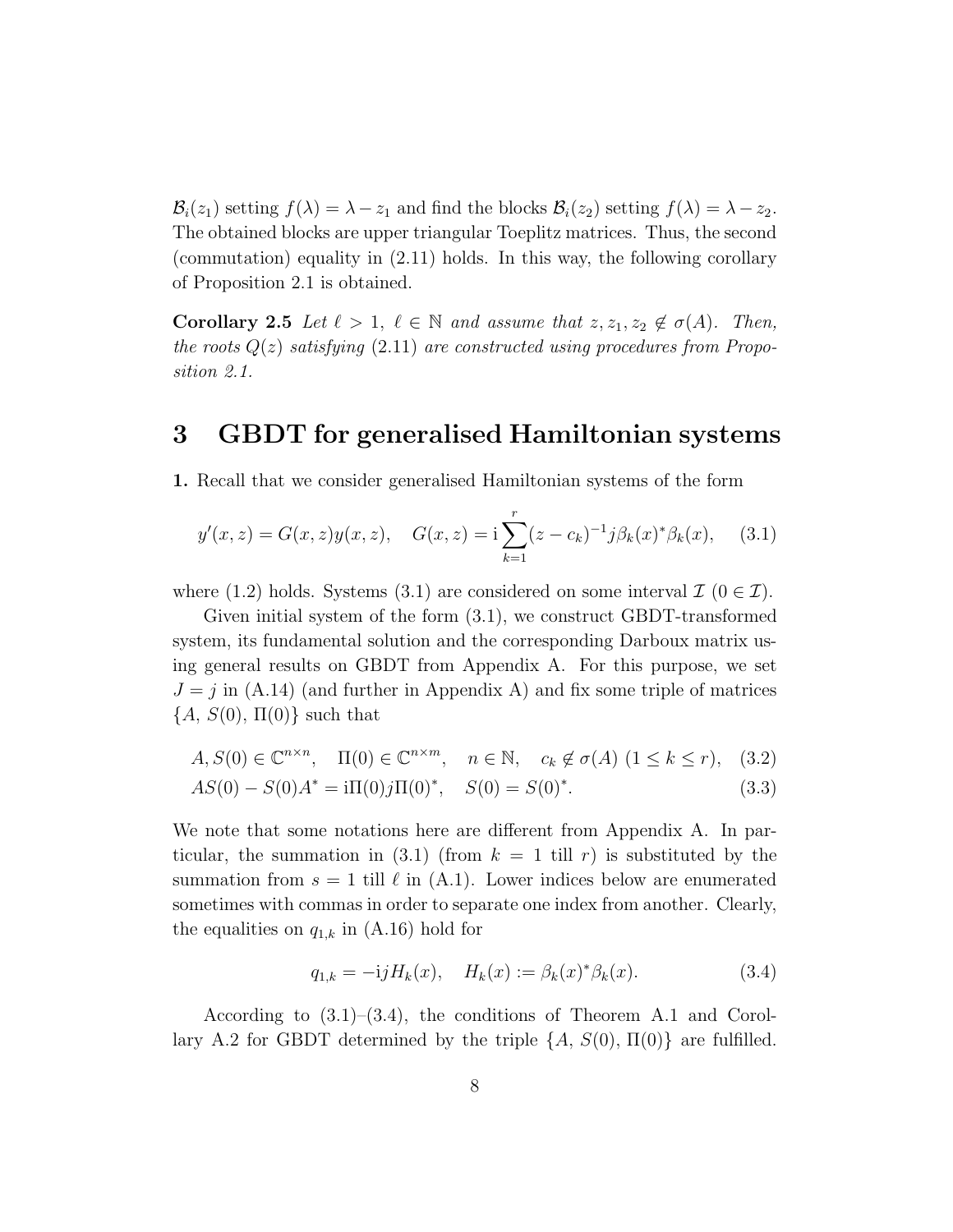Taking into account the form of  $G(x, z)$  in (3.1), equalities (A.15) and the first equality in  $(A.17)$ , we rewrite formulas  $(A.3)$ ,  $(A.19)$ ,  $(A.6)$ , and  $(A.12)$ (in this order) in the form

$$
\Pi'(x) = -i \sum_{k=1}^{r} (A - c_k I_n)^{-1} \Pi(x) j H_k(x), \qquad (3.5)
$$

$$
S'(x) = -\sum_{k=1}^{r} (A - c_k I_n)^{-1} \Pi(x) j H_k(x) j \Pi(x)^{*} (A^{*} - c_k I_n)^{-1}, \qquad (3.6)
$$

$$
AS(x) - S(x)A^* = i\Pi(x)j\Pi(x)^*,
$$
\n(3.7)

$$
w_A(x, z) = I_m - i j \Pi(x)^* S(x)^{-1} (A - z I_n)^{-1} \Pi(x).
$$
 (3.8)

The matrix functions  $\Pi(x)$  and  $S(x)$  are uniquely determined by the triple  ${A, S(0), \Pi(0)}$  and systems (3.5), (3.6).

Remark 3.1 We will express the GBDT-transformed system via the transfer function  $w_A$ , which, in turn, is expressed via  $\Pi(x)$  and  $S(x)$ . Moreover, when  $\sigma(A) \cap \sigma(A^*) = \emptyset$ ,  $S(x)$  is uniquely recovered from (3.7). The Darboux matrix and fundamental solution of the GBDT-transformed system are expressed via  $w_A$  as well (see Appendix A and the text below in this section). Summing up, we see that explicit construction of  $\Pi(x)$  is one of the main components of this theory (and construction of  $S(x)$  and  $w<sub>A</sub>(x, z)$  easily follows). Matrix roots are essential for the construction of  $\Pi(x)$  as demonstrated in Proposition 3.5.

Using  $(3.4)$  and  $(A.9)$ , we see that the transformed system (for the initial system (3.1)) has the form

$$
\widetilde{y}'(x,z) = i \sum_{k=1}^{r} (z - c_k)^{-1} j \widetilde{H}_k(x) \widetilde{y}(x,z), \qquad (3.9)
$$

$$
\widetilde{H}_k = H_k + H_k Y_{k,-1} - jX_{k,-1}jH_k - jX_{k,-1}jH_kY_{k,-1}
$$
\n
$$
= (I_m - jX_{k,-1}j)H_k(I_m + Y_{k,-1}). \tag{3.10}
$$

Relations  $(A.11)$  and  $(A.12)$  (together with the formula [48,  $(1.76)$ ] show that

$$
I_m - X_{k-1}(x) = w_A(x, c_k), \quad (I_m - X_{k-1}(x))(I_m + Y_{k-1}(x)) = I_m. \tag{3.11}
$$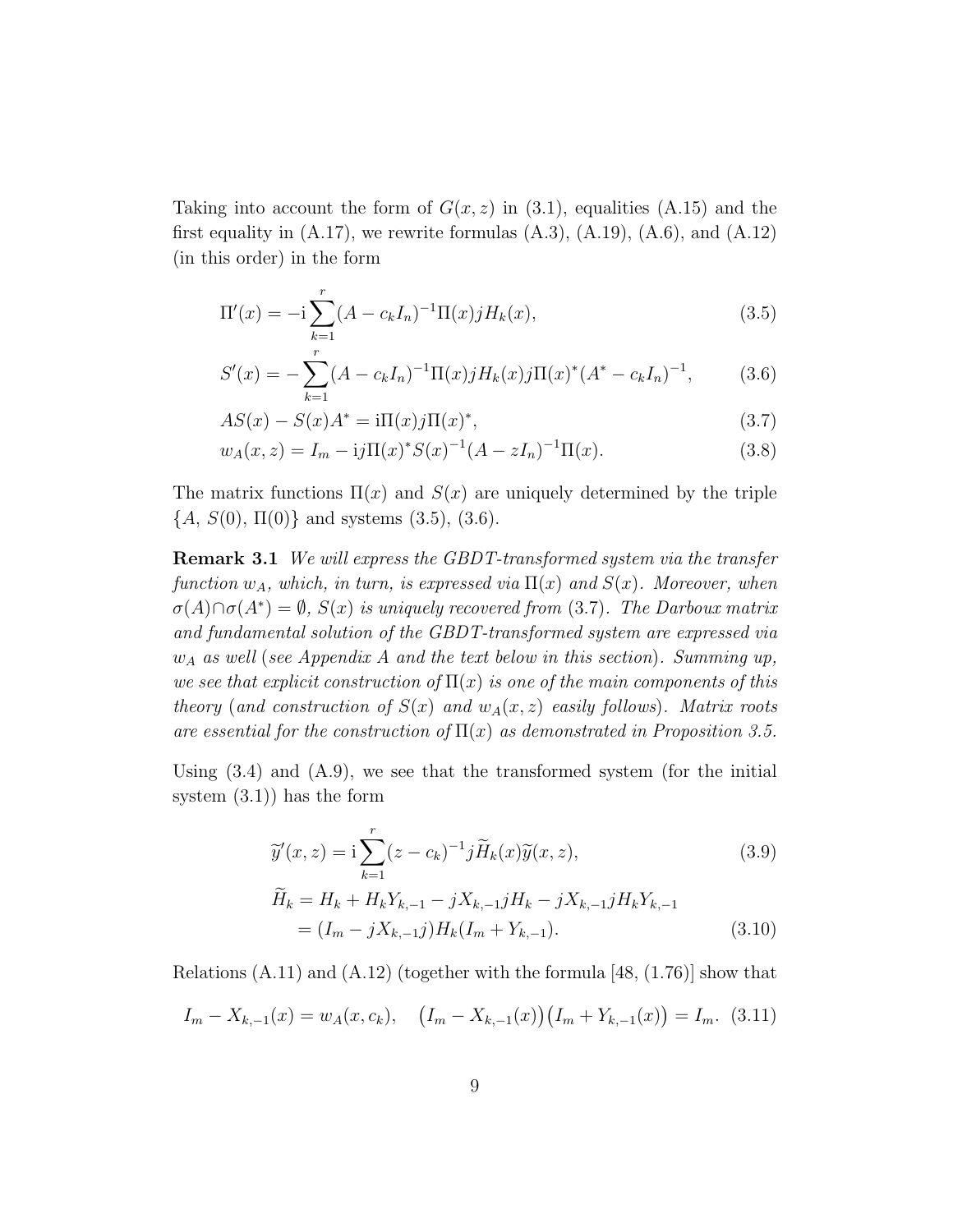On the other hand, formula [48, (1.87)] for symmetric S-nodes yields

$$
w_A(x, c_k)^{-1} = j w_A(x, c_k)^* j.
$$
\n(3.12)

Equalities  $(3.4)$  and  $(3.10)$ – $(3.12)$  imply that

$$
\widetilde{H}_k(x) = \widetilde{\beta}_k(x)^* \widetilde{\beta}_k(x), \quad \widetilde{\beta}_k(x) := \beta_k(x) j w_A(x, c_k)^* j. \tag{3.13}
$$

The matrices  $\widetilde{H}_k(x)$  are nonnegative and may be considered as the transformed generalised Hamiltonians. Our next statement follows from Theorem A.1.

Theorem 3.2 Let the initial generalised Hamiltonian system (3.1) and the triple {A, S(0),  $\Pi(0)$ } be given, where (1.2), (3.2) and (3.3) hold, and  $c_k \neq c_l$ for  $k \neq l$ . Then, the GBDT-transformed generalised Hamiltonian system is given by the formulas (3.9) and (3.13), and  $w<sub>A</sub>(x, z)$  determined by (3.5),  $(3.6)$  and  $(3.8)$  is the corresponding Darboux matrix. If  $S(x)$  is invertible on the interval  $\mathcal I$  where our systems are considered, and  $w(x, z)$  is a fundamental solution of the initial system, then the fundamental solution  $\widetilde{w}(x, z)$  of the transformed system has the form:

$$
\widetilde{w}(x,z) = w_A(x,z)w(x,z). \tag{3.14}
$$

**Remark 3.3** According to (3.6),  $S'(x) \leq 0$ . Thus,  $S(x) < 0$  in the case

$$
S(0) < 0, \quad \mathcal{I} = [0, a] \quad (a > 0),
$$

and  $S(x) > 0$  in the case

$$
S(0) > 0, \quad \mathcal{I} = [-a, 0] \quad (a > 0).
$$

In both cases,  $S(x)$  is invertible.

2. Let us consider some examples, where the conditions of Theorem 3.2 hold.

Example 3.4 Consider a simple example of the trivial initial Hamiltonians, that is, the case of  $H_k(x) \equiv I_m$   $(1 \leq k \leq r)$ . Assuming for simplicity that  $m_1 > 0$  and  $m_2 > 0$ , the case may be treated similar (in many details) to the example with  $r = 1$  in [43].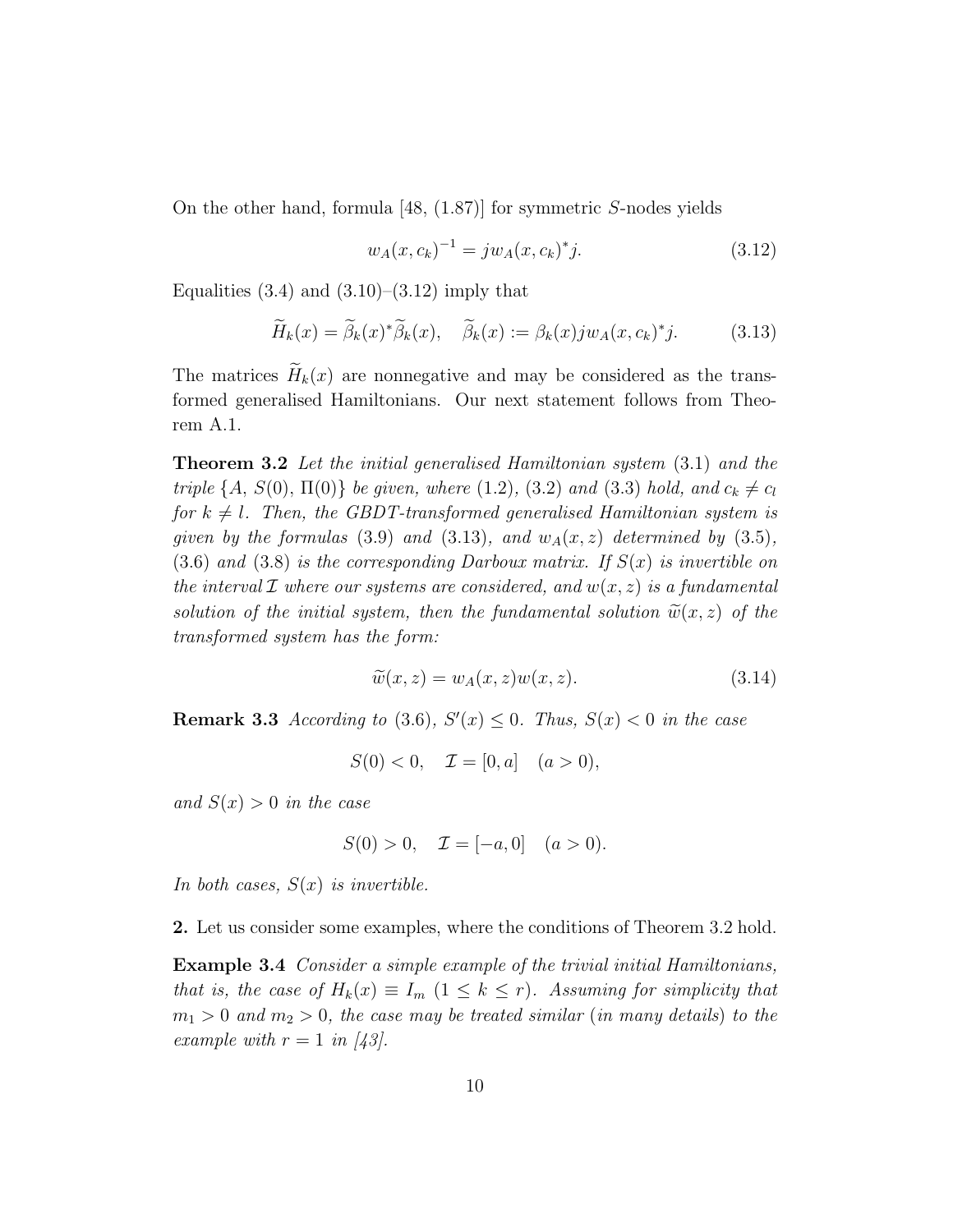We partition  $\Pi(0)$  into the  $n \times m_1$  and  $n \times m_2$  blocks  $\vartheta_1$  and  $\vartheta_2$ , respectively:  $\Pi(0) = \begin{bmatrix} \vartheta_1 & \vartheta_2 \end{bmatrix}$ . Hence, it follows from (3.5) that

$$
\Pi(x) = \left[ \exp \left\{ -ix \sum_{k=1}^{r} (A - c_k I_n)^{-1} \right\} \vartheta_1 \; \exp \left\{ ix \sum_{k=1}^{r} (A - c_k I_n)^{-1} \right\} \vartheta_2 \right].
$$
\n(3.15)

If  $\sigma(A) \cap \sigma(A^*) = \emptyset$ , there are unique matrices  $C_i$   $(i = 1, 2)$  such that

$$
AC_i - C_i A^* = i \vartheta_i \vartheta_i^*.
$$
\n(3.16)

Moreover, in view of (3.15), (3.16) and equality  $\sigma(A) \cap \sigma(A^*) = \emptyset$ , there is a unique solution  $S(x)$  of  $(3.7)$  which is given by

$$
S(x) = \exp\left\{-ix\sum_{k=1}^{r} (A - c_k I_n)^{-1}\right\} C_1 \exp\left\{ix\sum_{k=1}^{r} (A^* - c_k I_n)^{-1}\right\}
$$

$$
- \exp\left\{ix\sum_{k=1}^{r} (A - c_k I_n)^{-1}\right\} C_2 \exp\left\{-ix\sum_{k=1}^{r} (A^* - c_k I_n)^{-1}\right\}. \tag{3.17}
$$

Here, equality (3.7) for  $S(x)$  of the form (3.17) is checked by direct substitution. In particular, we have  $S(0) = C_1 - C_2$ .

3. Next, we study a nontrivial example, where the matrix roots are involved. The following proposition is valid.

Proposition 3.5 Let the conditions of Theorem 3.2 hold. Assume that  $r = 2, m_1 = m_2 = p > 0, \ \beta_k(x)$  are constant matrices  $\beta_k$   $(k = 1, 2)$  and

$$
\beta_k j \beta_k^* = 0 \quad (k = 1, 2), \quad \beta_1 j \beta_2^* = I_p.
$$
 (3.18)

Then, the solution  $\Pi(x)$  of (3.5) is given explicitly by the formulas

$$
\Pi(x)j\begin{bmatrix} \beta_1^* & \beta_2^* \end{bmatrix} = \begin{bmatrix} \Phi_1(x) & \Phi_2(x) \end{bmatrix};\tag{3.19}
$$

$$
\Phi_1(x) = e^{ixQ}h_1 + e^{-ixQ}h_2, \quad h_1, h_2, \Phi_1(x) \in \mathbb{C}^{n \times p}, \tag{3.20}
$$

$$
\Phi_2(x) = -(A - c_2 I_n) Q(e^{ixQ} h_1 - e^{-ixQ} h_2), \quad \Phi_2(x) \in \mathbb{C}^{n \times p};\tag{3.21}
$$

$$
h_1 + h_2 = \Pi(0)j\beta_1^*, \quad (A - c_2 I_n)Q(h_2 - h_1) = \Pi(0)j\beta_2^*;
$$
\n(3.22)

$$
Q^2 = (A - c_1 I_n)^{-1} (A - c_2 I_n)^{-1}.
$$
\n(3.23)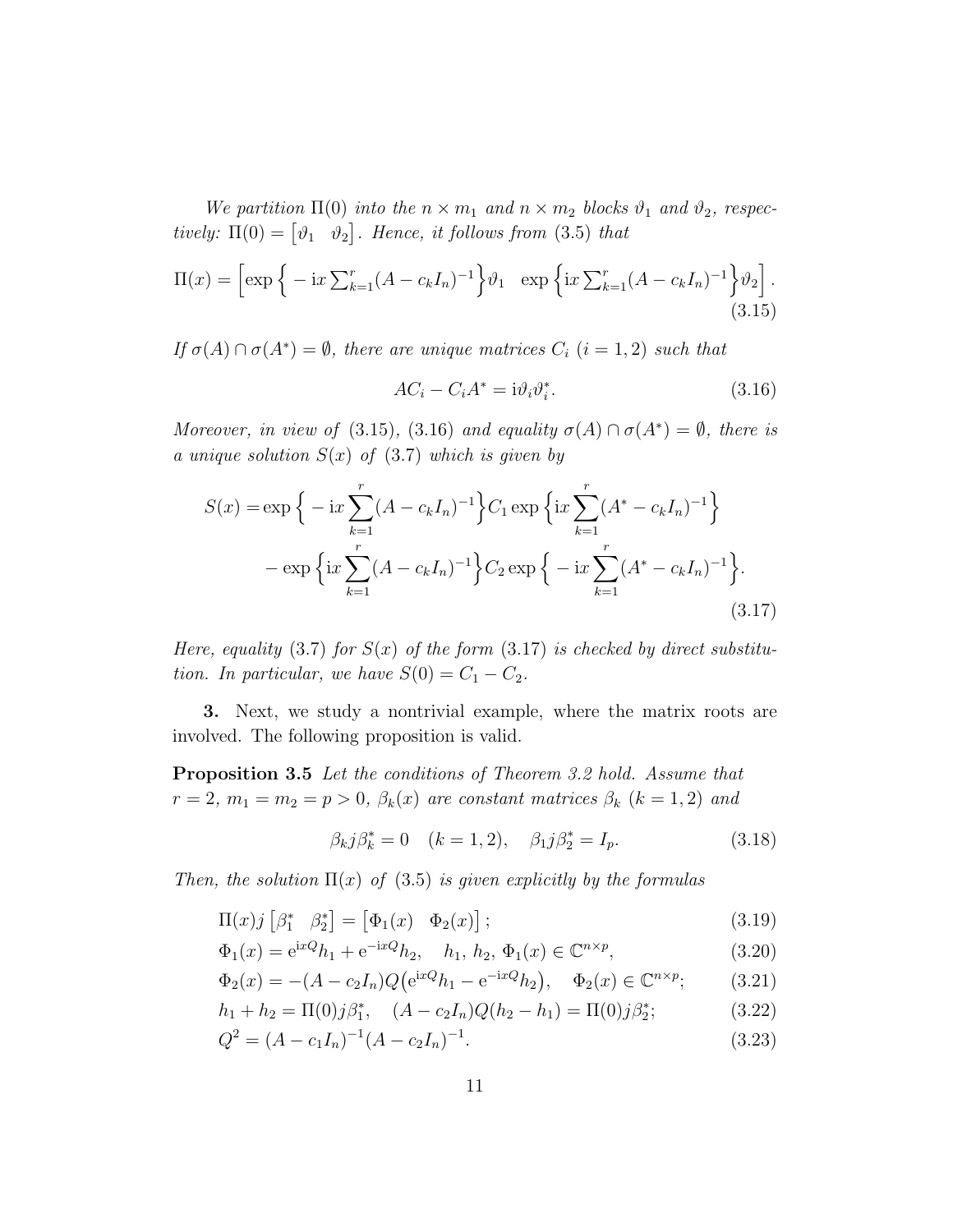P r o o f. First note that

$$
\begin{bmatrix} \beta_1 \\ \beta_2 \end{bmatrix} j \begin{bmatrix} \beta_1^* & \beta_2^* \end{bmatrix} = \begin{bmatrix} 0 & I_p \\ I_p & 0 \end{bmatrix}.
$$

Thus,  $\begin{bmatrix} \beta_1^* & \beta_2^* \end{bmatrix}$ <sup>\*</sup>/<sub>2</sub></sub> is invertible (and  $\begin{bmatrix} \beta_1^* & \beta_2^* \end{bmatrix}$  $\left[ \begin{smallmatrix} * \ 2 \end{smallmatrix} \right]^{-1} =$  $\lceil \beta_2$  $\beta_1$ 1 j). Hence, in view of  $(3.18)$  and  $(3.19)$ , formula  $(3.5)$  is equivalent to the equalities

$$
\Phi_1'(x) = -\mathrm{i}(A - c_2 I_n)^{-1} \Phi_2(x), \quad \Phi_2'(x) = -\mathrm{i}(A - c_1 I_n)^{-1} \Phi_1(x). \tag{3.24}
$$

The first equality in (3.24) is immediate from (3.20) and (3.21). The second equality in  $(3.24)$  follows from  $(3.20)$ ,  $(3.21)$ , and  $(3.23)$ . Now, we see that

$$
\Pi(x) = \begin{bmatrix} \Phi_1(x) & \Phi_2(x) \end{bmatrix} \begin{bmatrix} \beta_2 \\ \beta_1 \end{bmatrix}
$$

satisfies (3.5).

Relations  $(3.22)$  follow from  $(3.19)$  and from the equalities  $(3.20)$  and (3.21) at  $x = 0$ . If  $\Pi(0)$  is given,  $h_1$  and  $h_2$  are uniquely recovered from (3.22). (Vice versa, starting from  $h_1$  and  $h_2$  we easily obtain  $\Pi(0)$ .)

**Remark 3.6** We note that commutation properties are not required from the square root Q in  $(3.23)$ . The requirement  $AQ = QA$  is convenient but not necessary in  $\langle 45, 46 \rangle$ . However, in using GBDT for the construction of explicit solutions of integrable nonlinear PDEs the commutation requirements are often unavoidable (see, e.g., paragraph 3 of Section 2).

# 4 The case of several variables

1. Let the conditions of Theorem 3.2 be fulfilled. That is, let the corresponding set of matrix functions  $\beta_k(x)$  and the triple  $\{A, S(0), \Pi(0)\}\$  be given. It follows from Corollary A.2 that, for our case of symmetric S-nodes and system  $(3.1)$ , formula [48,  $(7.61)$ ] takes the form

$$
\left(j\Pi(x)^*S(x)^{-1}\right)' = \mathbf{i}\sum_{k=1}^r j\widetilde{H}_k(x)j\Pi(x)^*S(x)^{-1}(A - c_kI_n)^{-1}.\tag{4.1}
$$

Relation (4.1) yields our next theorem.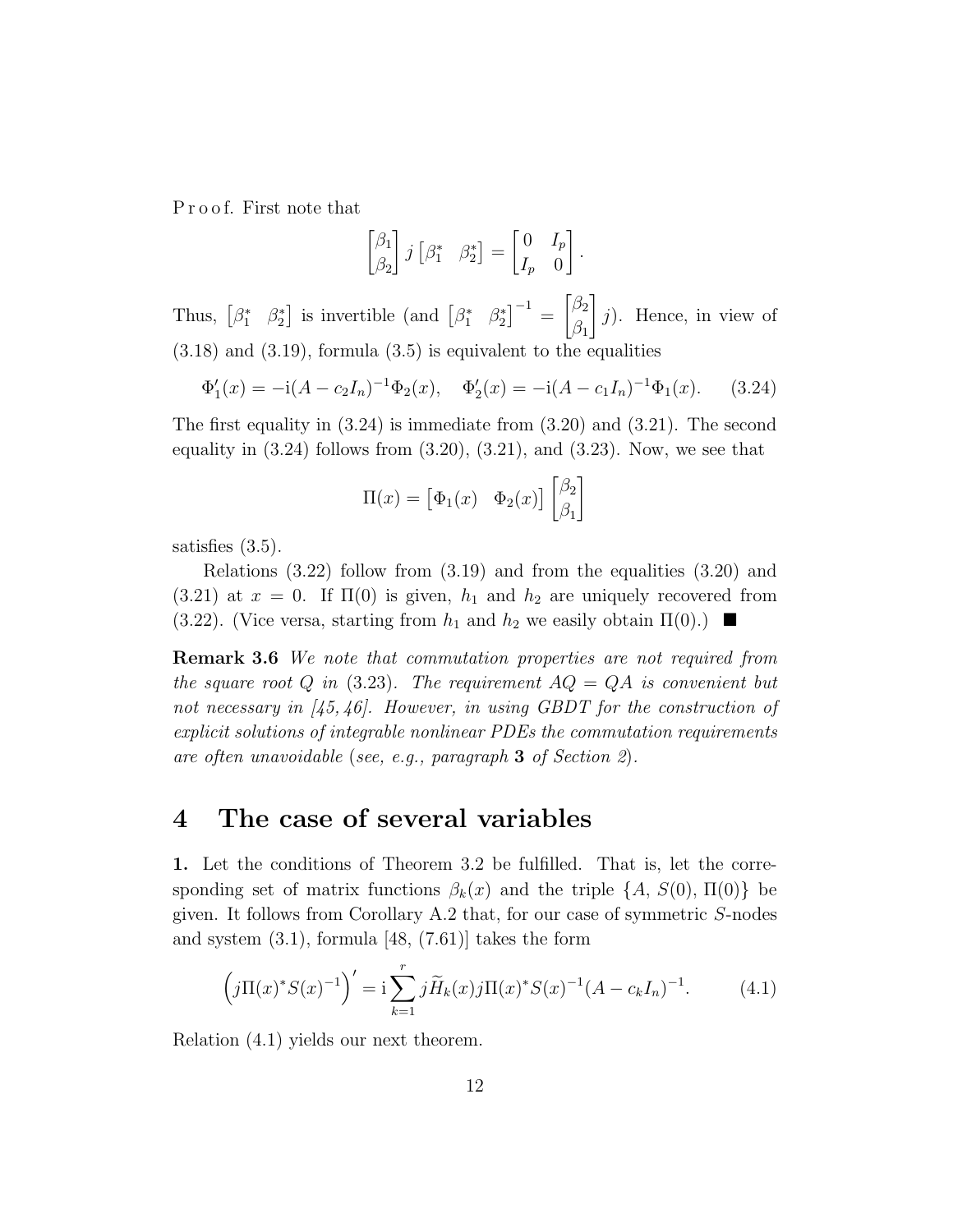**Theorem 4.1** Let a set of numbers  $c_k$  and matrices  $\beta_k(x)$   $(1 \leq k \leq r)$  as well as a triple  $\{A, S(0), \Pi(0)\}\$ be given. Assume that relations  $(1.2), (3.2)$ and (3.3) hold and that  $\Pi(x)$  and  $S(x)$  satisfy (3.5) and (3.6), respectively. Then, in the points of invertibility of  $S(x)$ , the matrix function

$$
\widetilde{\psi}(x,\zeta_1,\ldots,\zeta_r) = j\Pi(x)^* S(x)^{-1} \exp\left\{ \sum_{k=1}^r \zeta_k (A - c_k I_n)^{-1} \right\} \tag{4.2}
$$

satisfies the system

$$
\frac{\partial \widetilde{\psi}}{\partial x} = \mathbf{i} \sum_{k=1}^{r} j \widetilde{H}_k(x) \frac{\partial \widetilde{\psi}}{\partial \zeta_k},\tag{4.3}
$$

where  $\widetilde{H}_k$  is given by (3.13).

**Remark 4.2** Note that  $\widetilde{\psi}$  is an  $m \times n$  matrix function. Thus, (4.3) means that each column of  $\widetilde{\psi}$  satisfies our transformed dynamical system (of several variables).

Remark 4.3 Under conditions of Theorem 4.1, equalities (3.12) and (3.13) (where  $w_A$  is expressed via  $\Pi$  and  $S$  in (3.8)) are fulfilled. Hence, one may rewrite (3.13) in the form:

$$
j\widetilde{H}_k(x) = w_A(x, c_k)jH_k(x)w_A(x, c_k)^{-1},\tag{4.4}
$$

that is,  $j\widetilde{H}_k(x)$  is linear similar to  $jH_k(x)$ .

2. The following conservation law is valid for the GBDT-transformations in this paper.

Proposition 4.4 Let the conditions of Theorem 4.1 hold. Then,

$$
\left(\Pi(x)^* S(x)^{-1} \Pi(x)\right)' = \sum_{k=1}^r \left(\widetilde{H}_k(x) - H_k(x)\right). \tag{4.5}
$$

P r o o f. Relations  $(3.8)$  and  $(4.1)$  yield

$$
\left(\Pi(x)^* S(x)^{-1}\right)' \Pi(x) = \sum_{k=1}^r \widetilde{H}_k(x) \left(I_m - w_A(x, c_k)\right). \tag{4.6}
$$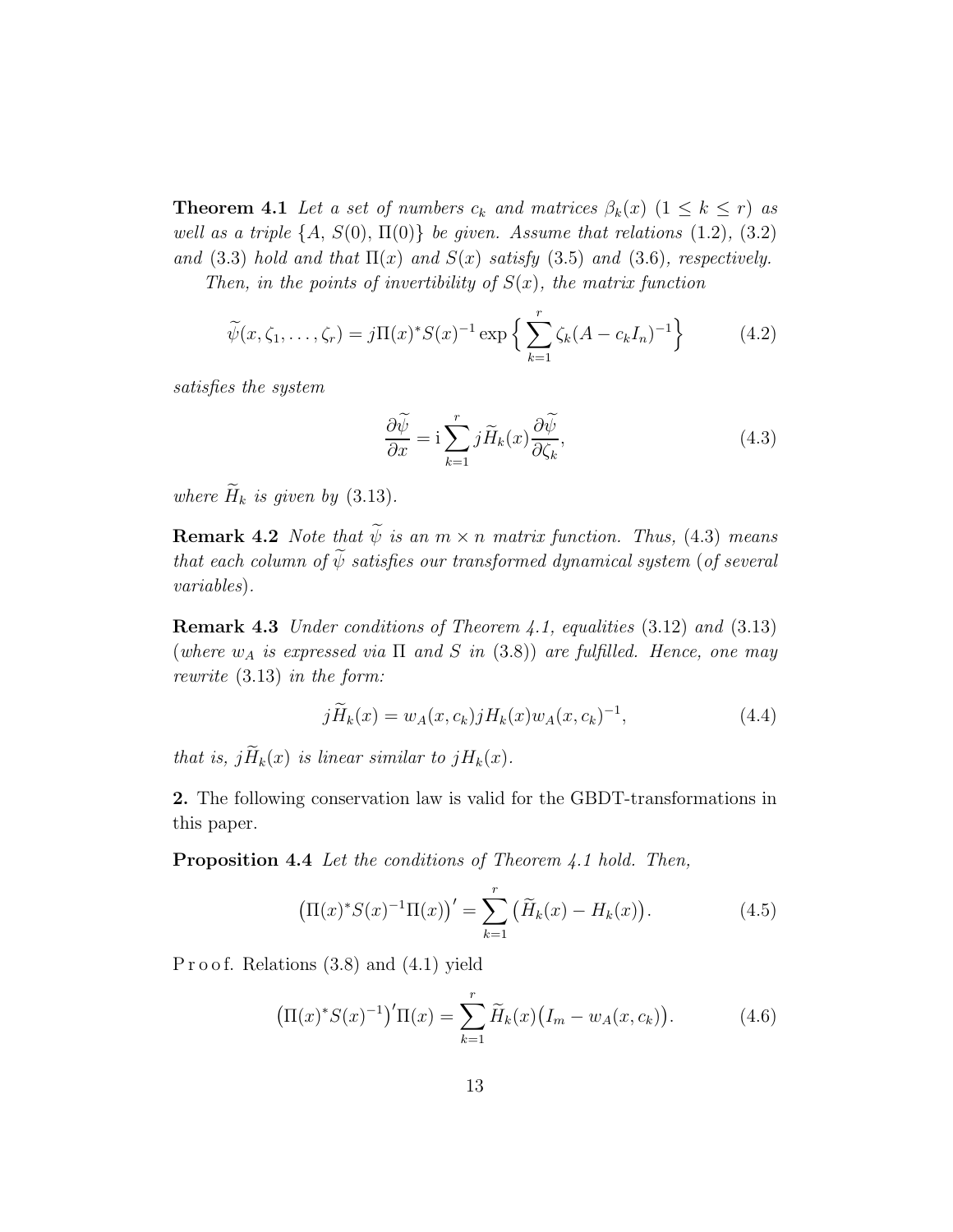From  $(3.5)$  and  $(4.6)$ , it follows that

.

$$
\left(\Pi(x)^* S(x)^{-1} \Pi(x)\right)' = \sum_{k=1}^r \widetilde{H}_k(x) \left(I_m - w_A(x, c_k)\right) + j \sum_{k=1}^r \left(w_A(x, c_k) - I_m\right) j H_k(x).
$$
 (4.7)

Finally, the equalities (4.4) and (4.7) imply (4.5).  $\blacksquare$ 

**Remark 4.5** If  $\Pi(x)$  is known explicitly (as in Example 3.4 or in Proposition 3.5), we obtain explicit expressions for  $\psi$  and system (4.3).

# A GBDT - general case

1. Following [48, pp. 219–221] (see also the references therein), let us consider a general case of the first order system depending rationally on the spectral parameter  $z$ , that is, the case of multiple poles with respect to  $z$ :

$$
y' = Gy, \quad G(x, z) = -\left(\sum_{k=0}^{r} z^k q_k(x) + \sum_{s=1}^{\ell} \sum_{k=1}^{r_s} (z - c_s)^{-k} q_{sk}(x)\right). \tag{A.1}
$$

Similar to [48], we assume that  $x \in \mathcal{I}$ , where  $\mathcal{I}$  is an interval such that  $0 \in \mathcal{I}$ , and that the coefficients  $q_k(x)$  and  $q_{sk}(x)$  are  $m \times m$  locally summable matrix functions. The GBDT of the initial system (A.1) is determined by a number  $n \in \mathbb{N}$ , by  $n \times n$  matrices  $A_k$   $(k = 1, 2)$  and  $S(0)$ , and by  $n \times m$  matrices  $\Pi_k(0)$   $(k = 1, 2)$ . It is required that these matrices form an S-node, that is, the matrix identity

$$
A_1 S(0) - S(0) A_2 = \Pi_1(0) \Pi_2(0)^*
$$
\n(A.2)

holds. The matrix functions  $\Pi_k(x)$  are introduced via their values at  $x = 0$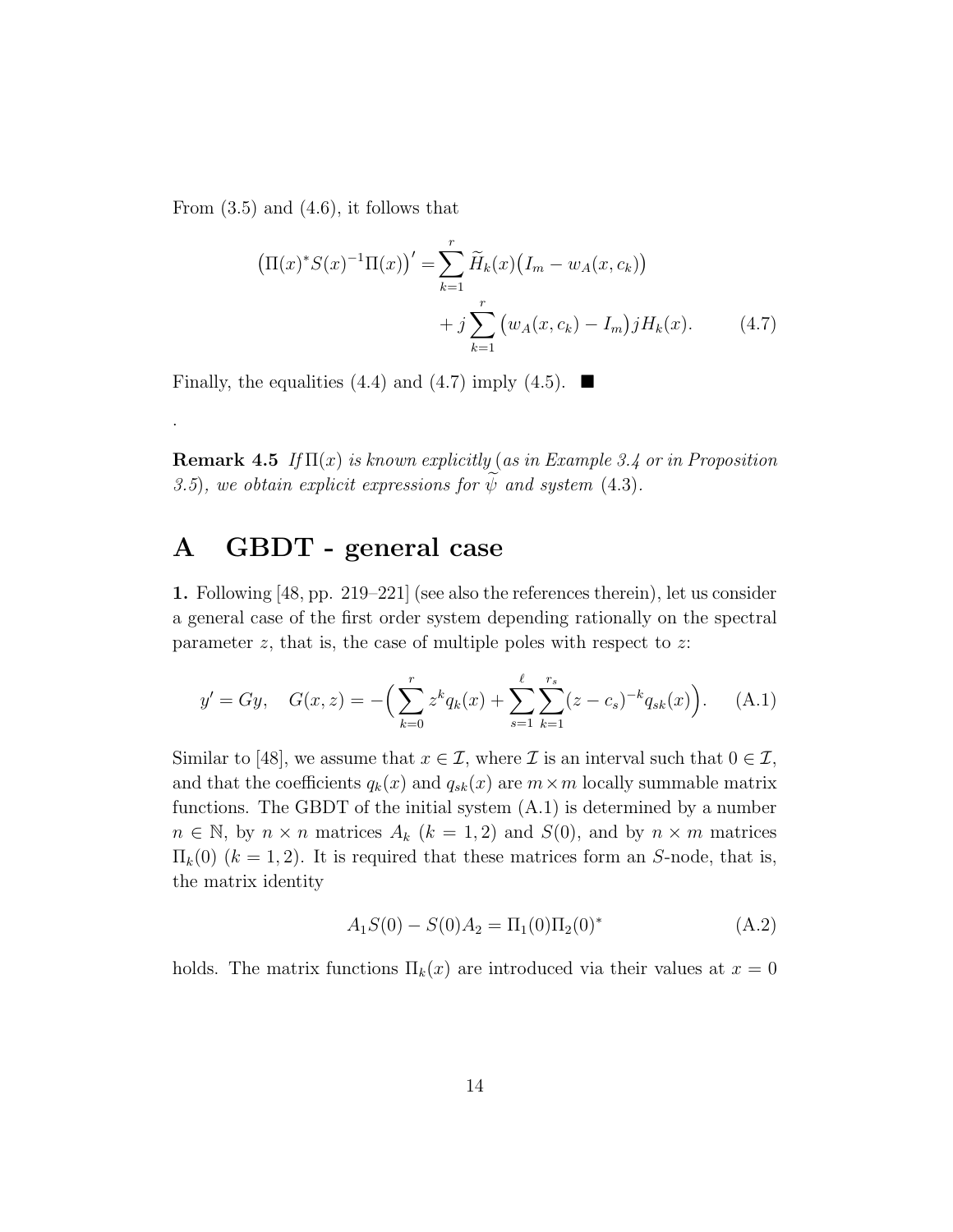and equations

$$
\left(\Pi_{1}\right)' = \sum_{k=0}^{r} A_{1}^{k} \Pi_{1} q_{k} + \sum_{s=1}^{\ell} \sum_{k=1}^{r_{s}} (A_{1} - c_{s} I_{n})^{-k} \Pi_{1} q_{sk}, \tag{A.3}
$$

$$
\left(\Pi_2^*\right)' = -\left(\sum_{k=0}^r q_k \Pi_2^* A_2^k + \sum_{s=1}^\ell \sum_{k=1}^{r_s} q_{sk} \Pi_2^*(A_2 - c_s I_n)^{-k}\right). \tag{A.4}
$$

Compare (A.1) with (A.4) to see that  $\Pi_2^*$  can be viewed as a generalized eigenfunction of the system  $u' = Gu$ .

Matrix function  $S(x)$  is introduced via  $S(0)$  and via  $S'(x)$  given by the equality

$$
S' = \sum_{k=1}^{r} \sum_{j=1}^{k} A_1^{k-j} \Pi_1 q_k \Pi_2^* A_2^{j-1} - \sum_{s=1}^{\ell} \sum_{k=1}^{r_s} \sum_{j=1}^{k} (A_1 - c_s I_n)^{j-k-1}
$$
  
 
$$
\times \Pi_1 q_{sk} \Pi_2^* (A_2 - c_s I_n)^{-j}.
$$
 (A.5)

Equations  $(A.2)$ – $(A.5)$ ) yield the identity

$$
A_1 S(x) - S(x) A_2 = \Pi_1(x) \Pi_2(x)^*, \quad x \in \mathcal{I}
$$
 (A.6)

of which  $(A.2)$  is a particular case of  $x = 0$ . For initial system  $(A.1)$ , the GBDT-transformed system is

$$
\widetilde{y}' = \widetilde{G}\widetilde{y}, \quad \widetilde{G}(x, z) = -\left(\sum_{k=0}^{r} z^k \widetilde{q}_k(x) + \sum_{s=1}^{\ell} \sum_{k=1}^{r_s} (z - c_s)^{-k} \widetilde{q}_{sk}(x)\right), \quad (A.7)
$$

where the transformed coefficients  $\widetilde{q}_k$  and  $\widetilde{q}_{sk}$  are given by the formulas

$$
\widetilde{q}_k = q_k - \sum_{j=k+1}^r \left( q_j Y_{j-k-1} - X_{j-k-1} q_j + \sum_{i=k+2}^j X_{j-i} q_j Y_{i-k-2} \right),\tag{A.8}
$$

$$
\widetilde{q}_{sk} = q_{sk} + \sum_{j=k}^{r_s} \left( q_{sj} Y_{s,k-j-1} - X_{s,k-j-1} q_{sj} - \sum_{i=k}^{j} X_{s,i-j-1} q_{sj} Y_{s,k-i-1} \right), \tag{A.9}
$$

and the matrix functions  $X_k(x)$ ,  $Y_k(x)$  and  $X_{sk}(x)$ ,  $Y_{sk}(x)$  have the form

$$
X_k = \Pi_2^* S^{-1} A_1^k \Pi_1, \quad Y_k = \Pi_2^* A_2^k S^{-1} \Pi_1,
$$
\n(A.10)

$$
X_{sk} = \Pi_2^* S^{-1} (A_1 - c_s I_n)^k \Pi_1, \quad Y_{sk} = \Pi_2^* (A_2 - c_s I_n)^k S^{-1} \Pi_1.
$$
 (A.11)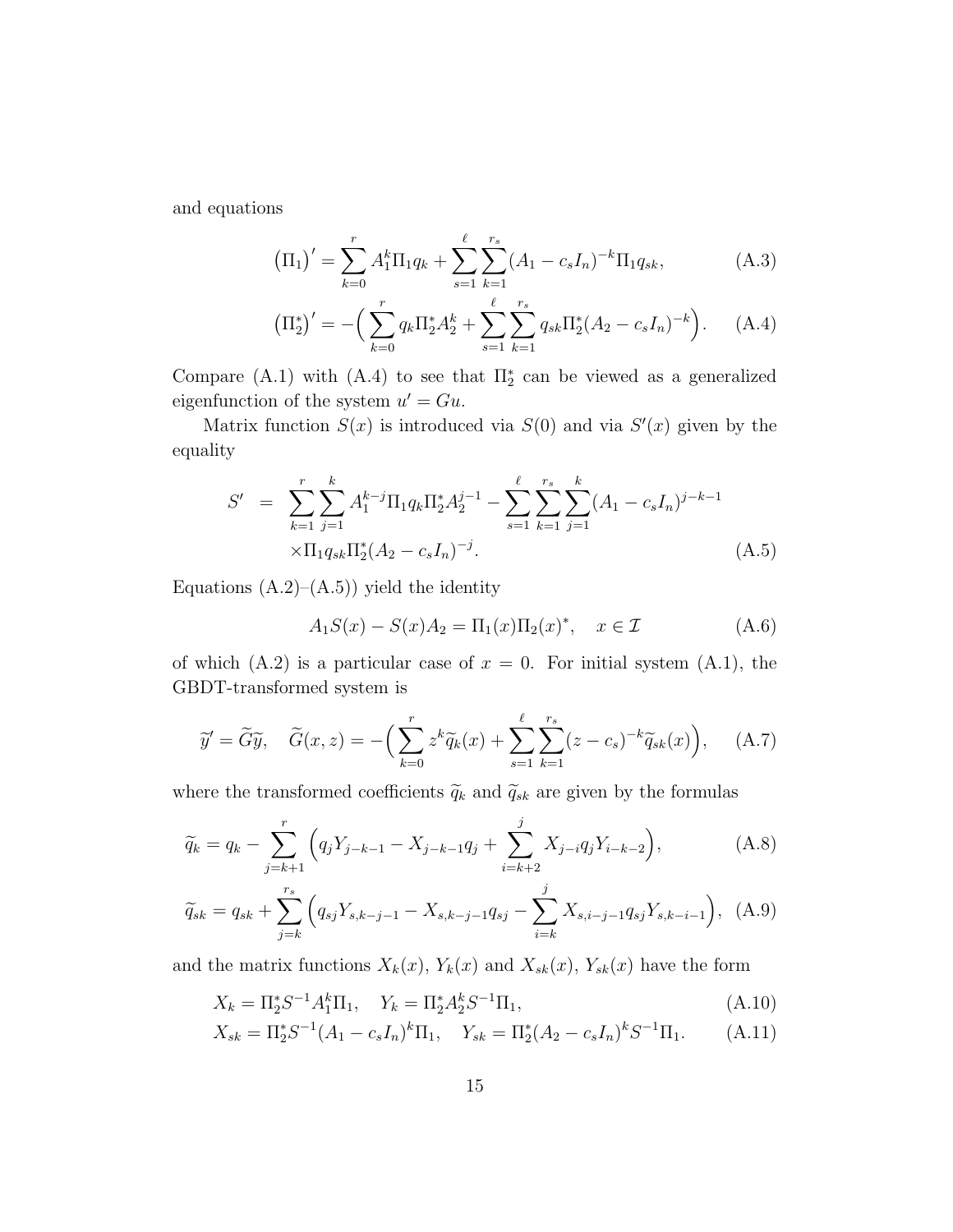Our theorem below shows that the transfer function

$$
w_A(z) = I_m - \Pi_2^* S^{-1} (A_1 - zI_n)^{-1} \Pi_1,
$$
\n(A.12)

(that is, the transfer matrix function in Lev Sakhnovich form [49,50]) is the Darboux matrix for the systems (A.1) and (A.7).

**Theorem A.1** [48] Let the first order system  $(A.1)$  and five matrices  $S(0)$ ,  $A_1$ ,  $A_2$  and  $\Pi_1(0)$ ,  $\Pi_2(0)$  be given. Assume that the identity (A.2) holds and that  ${c_s} \cap \sigma(A_k) = \emptyset$   $(k = 1, 2)$ . Then, in the points of invertibility of S, the transfer matrix function  $w_A(x, z)$  given by (A.12), where  $S(x)$  and  $\Pi_k(x)$ are determined by  $(A.3)$ – $(A.5)$ , satisfies the equation

$$
w_A'(x, z) = \widetilde{G}(x, z)w_A(x, z) - w_A(x, z)G(x, z), \tag{A.13}
$$

where  $\tilde{G}$  is determined by the formulas  $(A.7)$ – $(A.11)$ .

Compare system (A.13) with the system (1.5) in introduction.

We note that the transfer matrix function  $w_A(z)$  given by  $(A.12)$  takes roots in M. Livšic's characteristic matrix function (see the discussion in [51]).

2. In this paper, we are interested in the case of the *symmetric* S-nodes, that is, in the case

$$
A_2 = A_1^*,
$$
  $S(0) = S(0)^*,$   $\Pi_2(0) = iJ\Pi_1(0)^*,$   $J = J^* = J^{-1}.$  (A.14)

In this case, we also change notations and set

$$
A_1 = A_2^* = A, \quad \Pi_1(x) = \Pi(x). \tag{A.15}
$$

Moreover, we assume that

$$
Jq_k^* J = -q_k
$$
,  $Jq_{sk}^* J = -q_{sk}$ ,  $c_s \in \mathbb{R}$   $(1 \le s \le \ell, 1 \le k \le r_s)$ . (A.16)

The following corollary is valid under conditions above.

Corollary A.2 Let the conditions of Theorem A.1 and relations  $(A.14)$ -(A.16) hold. Then, we have

$$
\Pi_2(x)^* = iJ\Pi(x)^*, \quad S(x) = S(x)^*.
$$
 (A.17)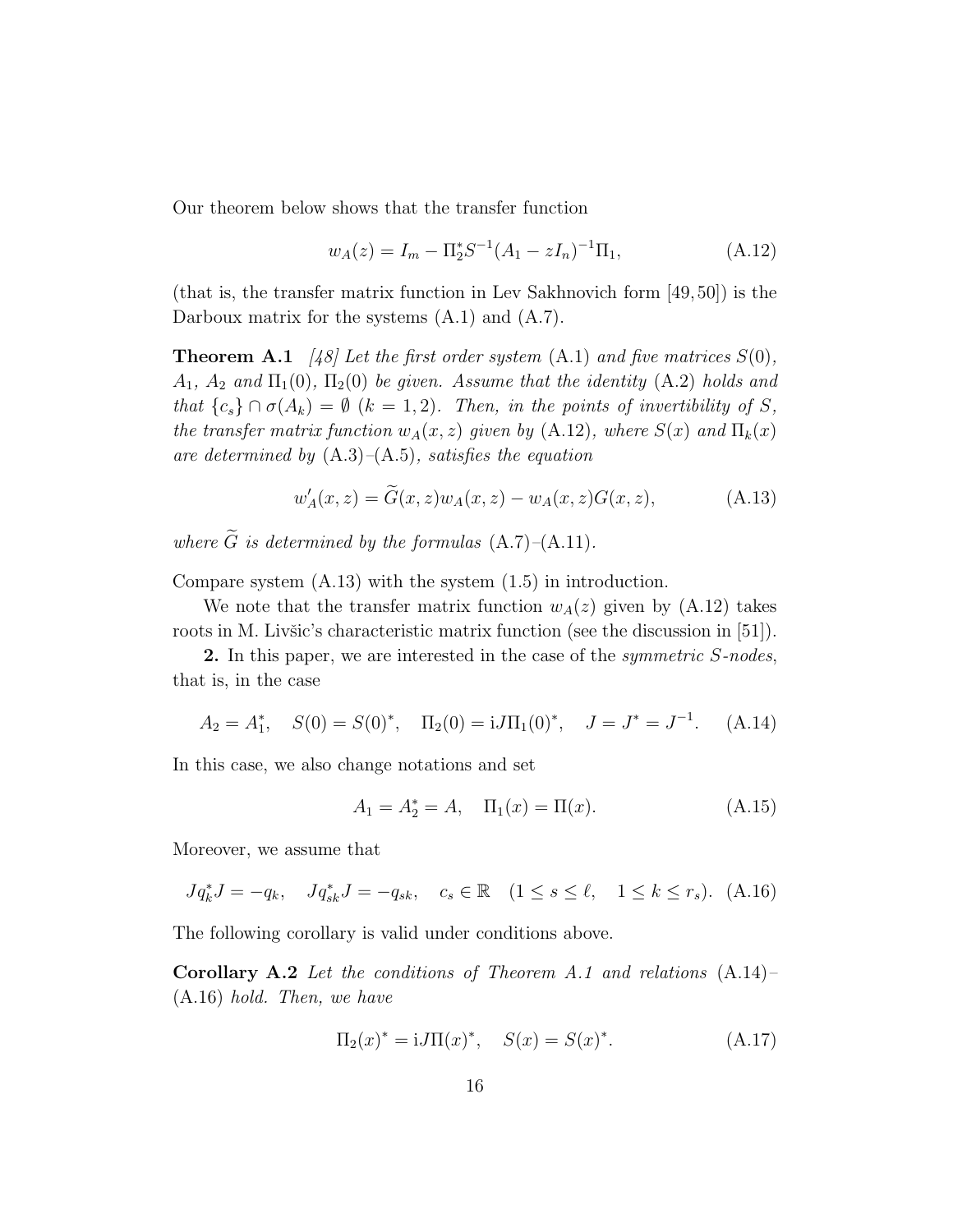P r o o f. It is immediate from (A.3), from (A.14), and from  $c_s \in \mathbb{R}$  that

$$
(iJ\Pi_1^*)' = \sum_{k=0}^r Jq_k^* J(iJ\Pi_1^*) A_2^k + \sum_{s=1}^\ell \sum_{k=1}^{r_s} Jq_{sk}^* J(iJ\Pi_1^*) (A_2 - c_s I_n)^{-k}.
$$
 (A.18)

Hence, in view of (A.4), (A.16) and the third equality in (A.14),  $i j \Pi_1(x)^*$ and  $\Pi_2(x)^*$  satisfy the same first order linear differential system and coincide at  $x = 0$ . Thus, we obtain the first equality in  $(A.17)$ . Therefore, taking into account  $(A.15)$ , we rewrite  $(A.5)$  in the form

$$
S' = \sum_{k=1}^{r} \sum_{j=1}^{k} A^{k-j} \Pi(iq_k J) \Pi^*(A^*)^{j-1} - \sum_{s=1}^{\ell} \sum_{k=1}^{r_s} \sum_{j=1}^{k} (A - c_s I_n)^{j-k-1}
$$
  
×  $\Pi(iq_{sk} J) \Pi^*(A^* - c_s I_n)^{-j}$ . (A.19)

Changing the order of summation, that is, setting

$$
k - j = p - 1, \quad Q_k = \Pi(\mathrm{i} q_k J) \Pi^*, \quad Q_{sk} = \Pi(\mathrm{i} q_{sk} J) \Pi^*,
$$

we have

$$
\sum_{j=1}^{k} A^{k-j} Q_k(A^*)^{j-1} = \sum_{p=1}^{k} A^{p-1} Q_k(A^*)^{k-p}
$$
  
= 
$$
\frac{1}{2} \sum_{j=1}^{k} (A^{k-j} Q_k(A^*)^{j-1} + A^{j-1} Q_k(A^*)^{k-j}), \quad (A.20)
$$

and in, in a similar way,

$$
\sum_{j=1}^{k} (A - c_s I_n)^{j-k-1} Q_{sk} (A^* - c_s I_n)^{-j}
$$
  
= 
$$
\frac{1}{2} \sum_{j=1}^{k} ((A - c_s I_n)^{j-k-1} Q_{sk} (A^* - c_s I_n)^{-j}
$$
  
+ 
$$
(A - c_s I_n)^{-j} Q_{sk} (A^* - c_s I_n)^{j-k-1}).
$$
 (A.21)

Using (A.16), it is easy to see that  $Q_k = Q_k^*$ ,  $Q_{sk} = Q_{sk}^*$ , and so the right-hand sides of (A.20) and (A.21) are Hermitian. It follows that the right-hand side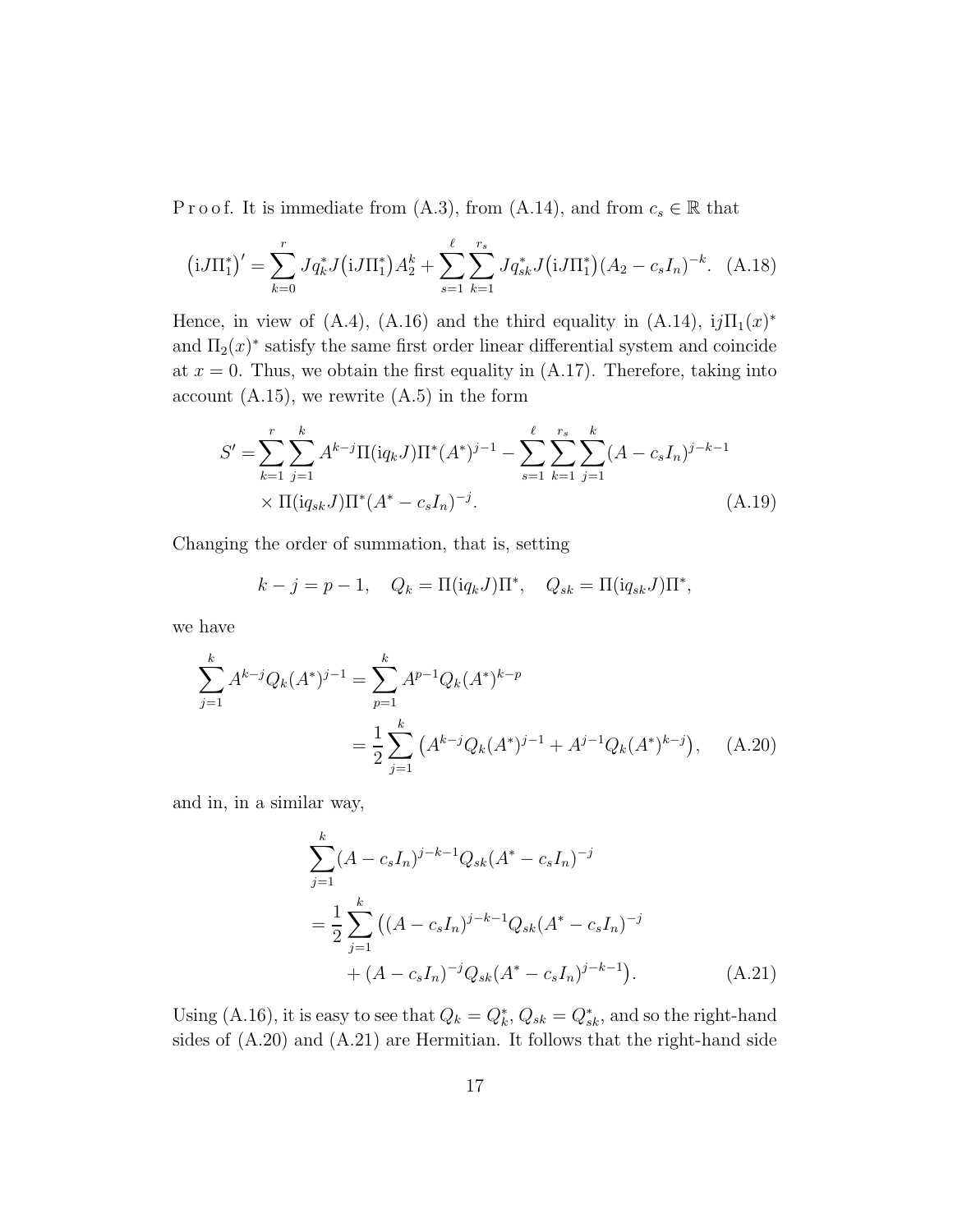of (A.19) is Hermitian as well, that is, S' is Hermitian. Since  $S(0) = S(0)^*$ and S' is Hermitian, the second equality in (A.17) is also valid.  $\blacksquare$ 

In the case of symmetric S-nodes, formula (A.14) implies that GBDT is determined by the triple  $\{A, S(0), \Pi(0)\}\$  of matrices.

### B Matrix roots and discrete Dirac systems

Discrete Dirac systems

$$
y_{k+1}(z) = (I_m - \frac{1}{z}jC_k)y_k(z), \quad C_k > 0, \quad C_k jC_k = j,
$$
 (B.1)

present (in the case of  $m_1 = m_2$ ) a fruitful approach to Toeplitz matrices and measure theory (see [47] and references therein), which completes in an interesting way the classical approach via Szegő recurrences. (Recall that  $j$ is introduced in (1.2).)

The positive roots of the matrices  $C_k$  play an essential role in the study of discrete Dirac systems. Using [18, Propositions 2.1, 2.4] (and completing the proof of [18, Proposition 2.1] with the fact that there is a unique positive root  $D^{1/\ell} > 0$  of the matrix  $D > 0$ , see [20, (62), p. 232]), we have the following proposition.

**Proposition B.1** Let some  $m \times m$  matrix  $C > 0$  satisfy condition  $C_j C = j$ . Then, there is a unique positive root  $C^{1/\ell}$  ( $\ell \in \mathbb{N}$ ) and this root has the property  $C^{1/\ell}$  j $C^{1/\ell} = j$ . The matrix C (and  $C^{1/\ell}$  as well) admits so called Halmos extention representation:

$$
C = \text{diag}\left\{ \left(I_{m_1} - \rho \rho^* \right)^{-\frac{1}{2}}, \ \left(I_{m_2} - \rho^* \rho \right)^{-\frac{1}{2}} \right\} \left[ \begin{array}{cc} I_{m_1} & \rho \\ \rho^* & I_{m_2} \end{array} \right], \ \ \rho^* \rho < I_{m_2},
$$

where  $\rho$  is an  $m_1 \times m_2$  matrix.

The properties of Halmos extensions are well-known (see, e.g., [14, 15]).

Acknowledgments This research was supported by the Austrian Science Fund (FWF) under Grant No. Y-963.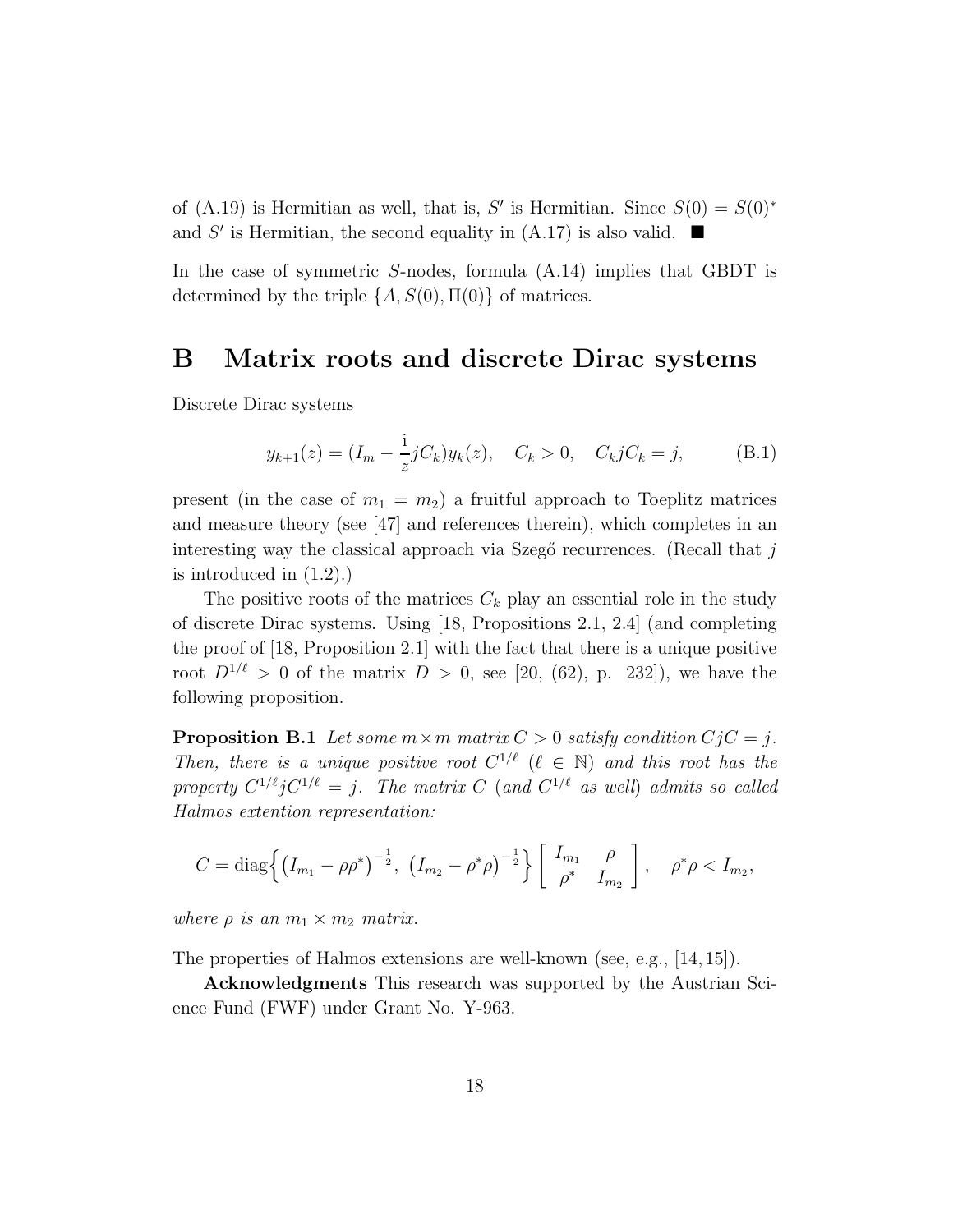# References

- [1] K.R. Acharya, A. Ludu, Some theory and applications of 2N-dimensional canonical systems: periodic and nonperiodic, J. Phys. A 54 (2021) Paper No. 085202.
- [2] A. Cayley, A memoir on the theory of matrices, Philos. Trans. R. Soc. 148 (1858) 17–37.
- [3] J.L. Cieslinski, Algebraic construction of the Darboux matrix revisited, J. Phys. A 42 (2009) Paper No. 404003.
- [4] D. Choi, A. Greenbaum, Roots of matrices in the study of GMRES convergence and Crouzeix's conjecture, SIAM J. Matrix Anal. Appl. 36 (2015) 289–301.
- [5] R.M. Colombo, Well posedness and control in models based on conservation laws. In: Nonlinear conservation laws and applications (eds. A. Bressan et al.), pp. 267–277, Springer, 2011.
- [6] A. Constantin, A dynamical systems approach towards isolated vorticity regions for Tsunami background states, Arch. Ration. Mech. Anal. 200 (2011) 239–253.
- [7] A. Constantin, R. Ivanov, Dressing method for the Degasperis-Procesi equation, Stud. Appl. Math. 138 (2017) 205–226.
- [8] G.W. Cross, P. Lancaster, Square roots of complex matrices, Linear Multilinear Algebra 1 (1974) 289–293.
- [9] S. Cuenda, N.R. Quintero, A. Sanchez, Sine-Gordon wobbles through Bäcklund transformations, Discrete Contin. Dyn. Syst. Ser. S 4 (2011) 1047–1056.
- [10] C.M. Dafermos, Hyperbolic conservation laws in continuum physics. Fourth edition. Springer, Berlin, 2016.
- [11] L. de Branges, Hilbert spaces of entire functions, Prentice-Hall, Englewood Cliffs, N.J., 1968.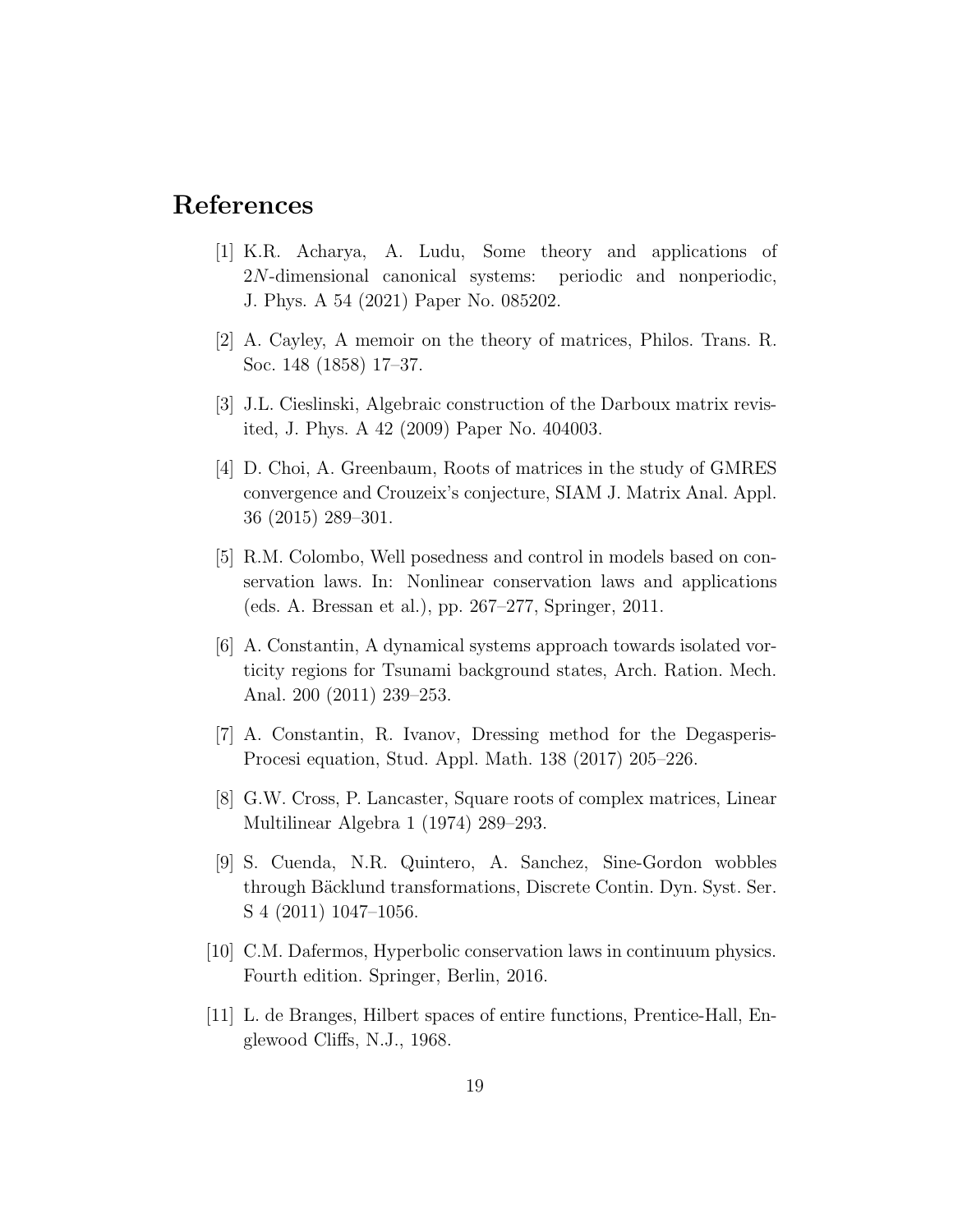- [12] L. de Branges, The expansion theorem for Hilbert spaces of entire functions. In: Entire Functions and Related Parts of Analysis (Proc. Sympos. Pure Math., La Jolla, Calif., 1966), pp. 79–148, Amer. Math. Soc., Providence, RI, 1968.
- [13] P.A. Deift, Applications of a commutation formula, Duke Math. J. 45 (1978) 267–310.
- [14] V.K. Dubovoj, B. Fritzsche, B. Kirstein, Matricial version of the classical Schur problem, Teubner-Texte zur Mathematik 129, B.G. Teubner Verlagsgesellschaft, Stuttgart, 1992.
- [15] H. Dym, J contractive matrix functions, reproducing kernel Hilbert spaces and interpolation, [J] CBMS Reg. Conf. Ser. in Math. 71, American Mathematical Society, Providence, RI, 1989.
- [16] J. Elyseeva, R. Simon Hilscher, Discrete oscillation theorems for symplectic eigenvalue problems with general boundary conditions depending nonlinearly on spectral parameter, Linear Algebra Appl. 558 (2018) 108–114.
- [17] B. Fritzsche, B. Kirstein, A.L. Sakhnovich, Completion problems and scattering problems for Dirac type differential equations with singularities, J. Math. Anal. Appl. 317 (2006) 510–525.
- [18] B. Fritzsche, B. Kirstein, I. Roitberg, A.L. Sakhnovich, Discrete Dirac system: rectangular Weyl, functions, direct and inverse problems, Oper. Matrices 8 (2014) 799–819.
- [19] C.T. Fulton, Singular eigenvalue problems with eigenvalue parameter contained in the boundary conditions, Proc. R. Soc. Edinb. A 87 (1980) 1–34.
- [20] F.R. Gantmacher, The Theory of Matrices, Chelsea, New York, 1959.
- [21] J.C. García-Ardila, F. Marcellán, P.H. Villamil-Hernández, Associated orthogonal polynomials of the first kind and Darboux transformations, J. Math. Anal. Appl. 508 (2022) Paper No. 125883.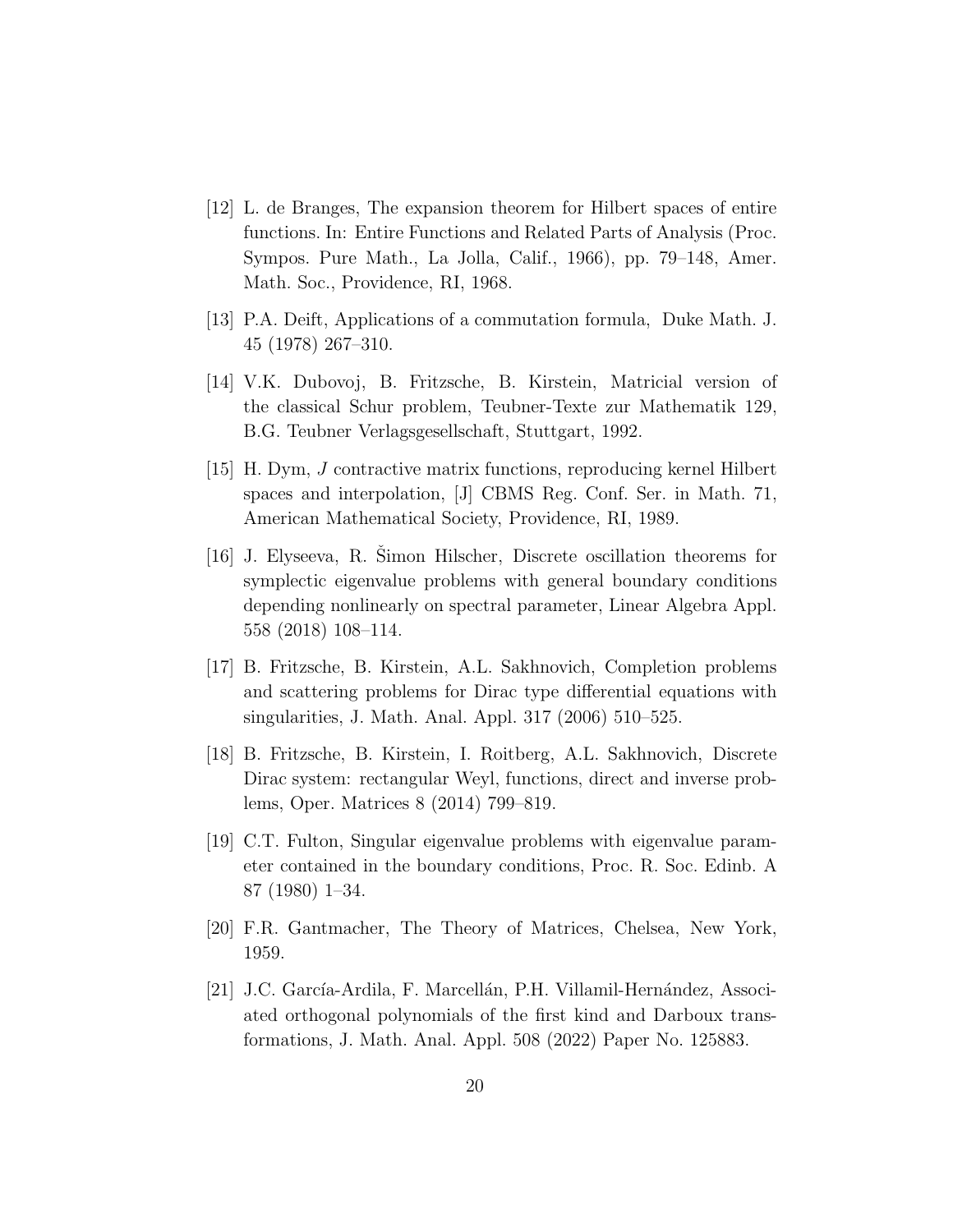- [22] E.S. Gawlik, Rational minimax iterations for computing the matrix pth root, Constr. Approx. 54 (2021) 1–34.
- [23] F. Gesztesy, A complete spectral characterization of the double commutation method, J. Funct. Anal. 117 (1993) 401–446.
- [24] F. Gesztesy, H. Holden, Soliton equations and their algebrogeometric solutions, Vol. I, Cambridge University Press, Cambridge, 2003
- [25] F. Gesztesy, A.L. Sakhnovich, The inverse approach to Dirac-type systems based on the A-function concept, J. Funct. Anal. 279 (2020) Paper No. 108609.
- [26] F. Gesztesy, G. Teschl, On the double commutation method, Proc. Amer. Math. Soc. 124 (1996) 1831–1840.
- [27] I. Gohberg, M.G. Krein, Theory and applications of Volterra operators in Hilbert space, Transl. of math. monographs 24, American Mathematical Society, Providence, RI, 1970.
- [28] F.A. Grünbaum, M.D. de la Iglesia, Stochastic Darboux transformations for quasi-birth-and-death processes and urn models, J. Math. Anal. Appl. 478 (2019) 634–654.
- [29] C.H. Gu, H. Hu, Z. Zhou, Darboux transformations in integrable systems. Theory and their applications to geometry, Mathematical Physics Studies 26, Springer, Dordrecht, 2005.
- [30] S. Hassi, M. Möller, H. de Snoo, Singular Sturm-Liouville problems whose coefficients depend rationally on the eigenvalue parameter, J. Math. Anal. Appl. 295 (2004) 258–275.
- [31] H. Holden, N.K. Risebro, Front tracking for hyperbolic conservation laws. Second edition. Springer, Heidelberg, 2015.
- [32] B. Jacob, K. Morris, H. Zwart,  $C_0$ -semigroups for hyperbolic partial differential equations on a one-dimensional spatial domain, J. Evol. Equ., 15 (2015) 493–502.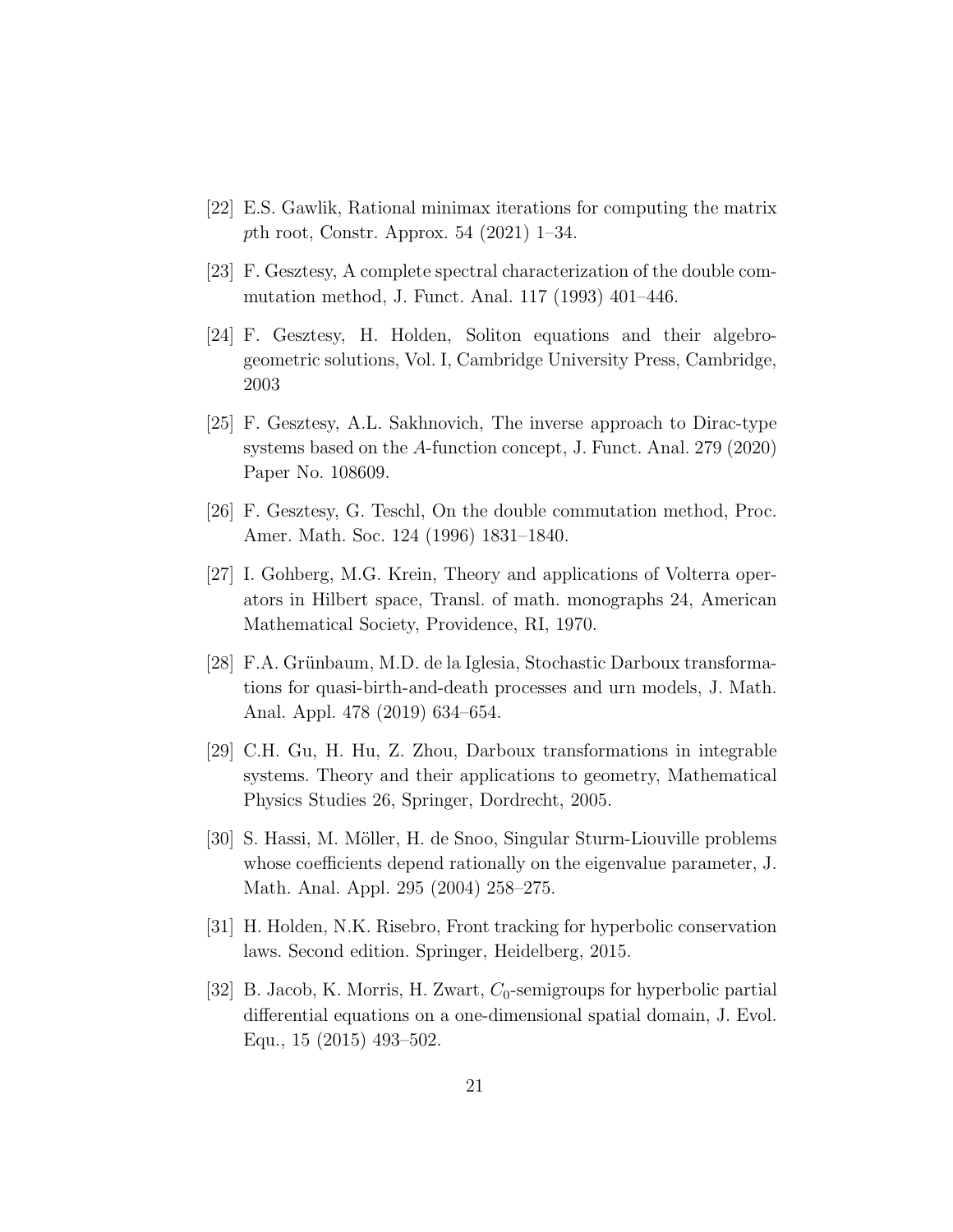- [33] M.A. Kaashoek, A.L. Sakhnovich, Discrete skew self-adjoint canonical system and the isotropic Heisenberg magnet model, J. Funct. Anal. 228 (2005) 207–233.
- [34] A. Kostenko, A. Sakhnovich, G. Teschl, Commutation methods for Schrödinger operators with strongly singular potentials, Math. Nachr. 285 (2012) 392–410.
- [35] V.A. Marchenko, Nonlinear equations and operator algebras, Mathematics and Its Applications (Soviet Series) 17, D. Reidel, Dordrecht, 1988.
- [36] V.B. Matveev, M.A. Salle, Darboux transformations and solitons, Springer, Berlin, 1991.
- [37] R. Mennicken, A.L. Sakhnovich, C. Tretter, Direct and inverse spectral problem for a system of differential equations depending rationally on the spectral parameter, Duke Math. J. 109 (2001) 413–449.
- [38] R. Mennicken, H. Schmid, A.A. Shkalikov, On the eigenvalue accumulation of Sturm–Liouville problems depending nonlinearly on the spectral parameter, Math. Nachr. 189 (1998) 157–170.
- [39] R. Miura (ed.), Bäcklund Transformations, Lecture Notes in Math. 515, Springer, Berlin, 1976.
- [40] P.J. Olver, Equivalence, invariants, and symmetry, Cambridge University Press, Cambridge, 1995.
- [41] R.O. Popovych, Point and contact equivalence groupoids of twodimensional quasilinear hyperbolic equations, Appl. Math. Lett. 116 (2021) Paper No. 107068.
- [42] A.L. Sakhnovich, Dressing procedure for solutions of nonlinear equations and the method of operator identities, Inverse problems 10 (1994) 699–710.
- [43] A.L. Sakhnovich, Dynamical canonical systems and their explicit solutions, Discrete Contin. Dyn. Syst. 37 (2017) 1679–1689.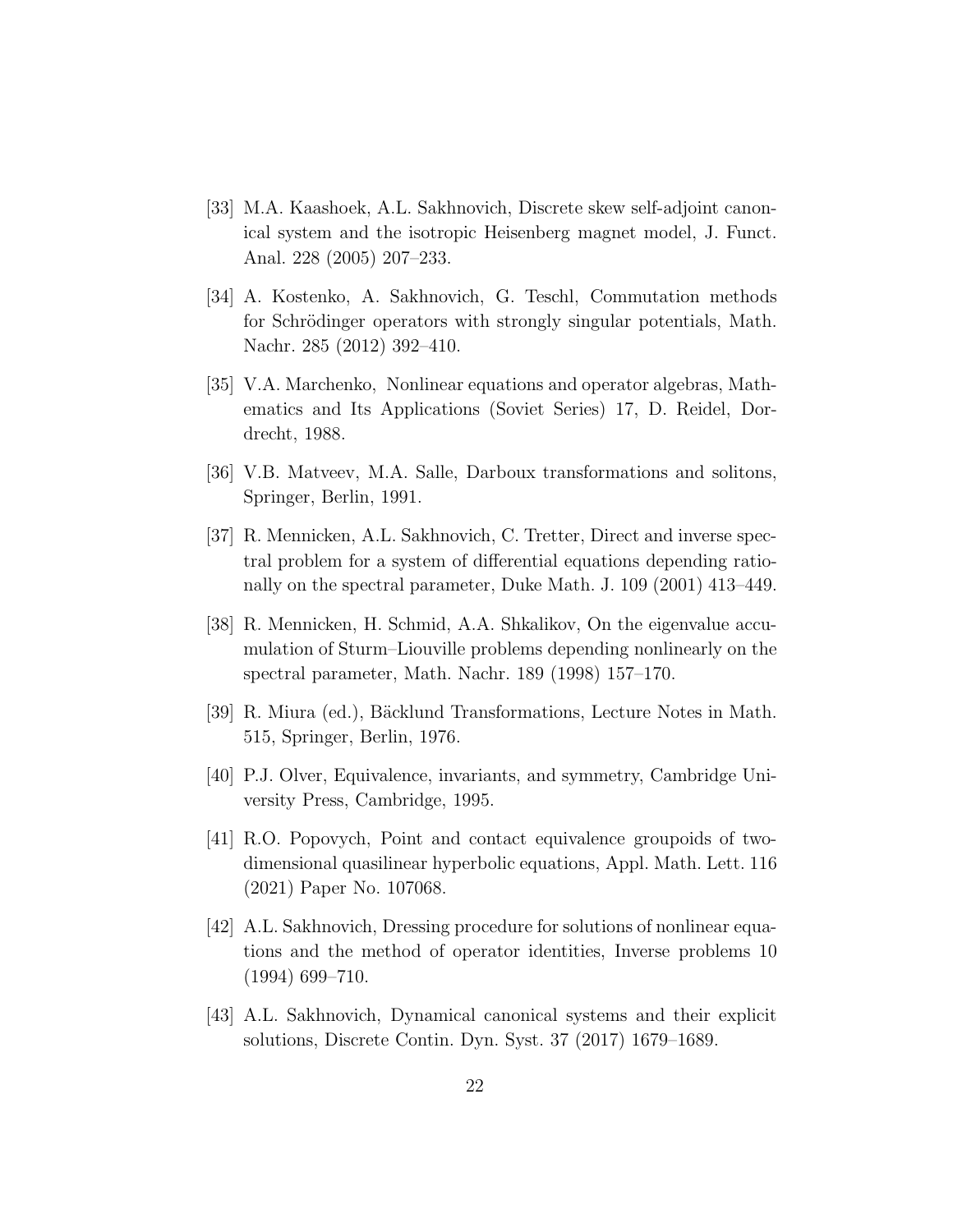- [44] A.L. Sakhnovich, Einstein,  $\sigma$ -model and Ernst-type equations and non-isospectral GBDT version of Darboux transformation, arXiv:2003.13024 (Adv. Theor. Math. Phys. to appear).
- [45] A.L. Sakhnovich, On a class of canonical systems corresponding to matrix string equations: general-type and explicit fundamental solutions and Weyl–Titchmarsh theory, Doc. Math. 26 (2021) 583– 615.
- [46] A.L. Sakhnovich, On the classes of explicit solutions of Dirac, dynamical Dirac and Dirac-Weyl systems with non-vanishing at infinity potentials, their properties and applications, J. Differential Equations 275 (2021) 250–269.
- [47] A.L. Sakhnovich, Discrete self-adjoint Dirac systems: asymptotic relations, Weyl functions and Toeplitz matrices, Constr. Approx. 55 (2022) 641–659.
- [48] A.L. Sakhnovich, L.A. Sakhnovich, I.Ya. Roitberg, Inverse Problems and Nonlinear Evolution Equations. Solutions, Darboux Matrices and Weyl–Titchmarsh Functions, De Gruyter Studies in Mathematics 47, De Gruyter, Berlin, 2013.
- [49] L.A. Sakhnovich, On the factorization of the transfer matrix function, Sov. Math. Dokl. 17 (1976) 203–207.
- [50] L.A. Sakhnovich, Spectral theory of canonical differential systems, method of operator identities, Birkhäuser, Basel, 1999.
- $[51]$  L.A. Sakhnovich, Characteristic function of M. Livšic and some developments, arXiv:2104.12694.
- [52] P. Sepitka, Riccati equations for linear Hamiltonian systems without controllability condition, Discrete Contin. Dyn. Syst. 39 (2019) 1685–1730.
- [53] J. H. M. Wedderburn, Lectures on Matrices, American Mathematical Society, New York, 1934.